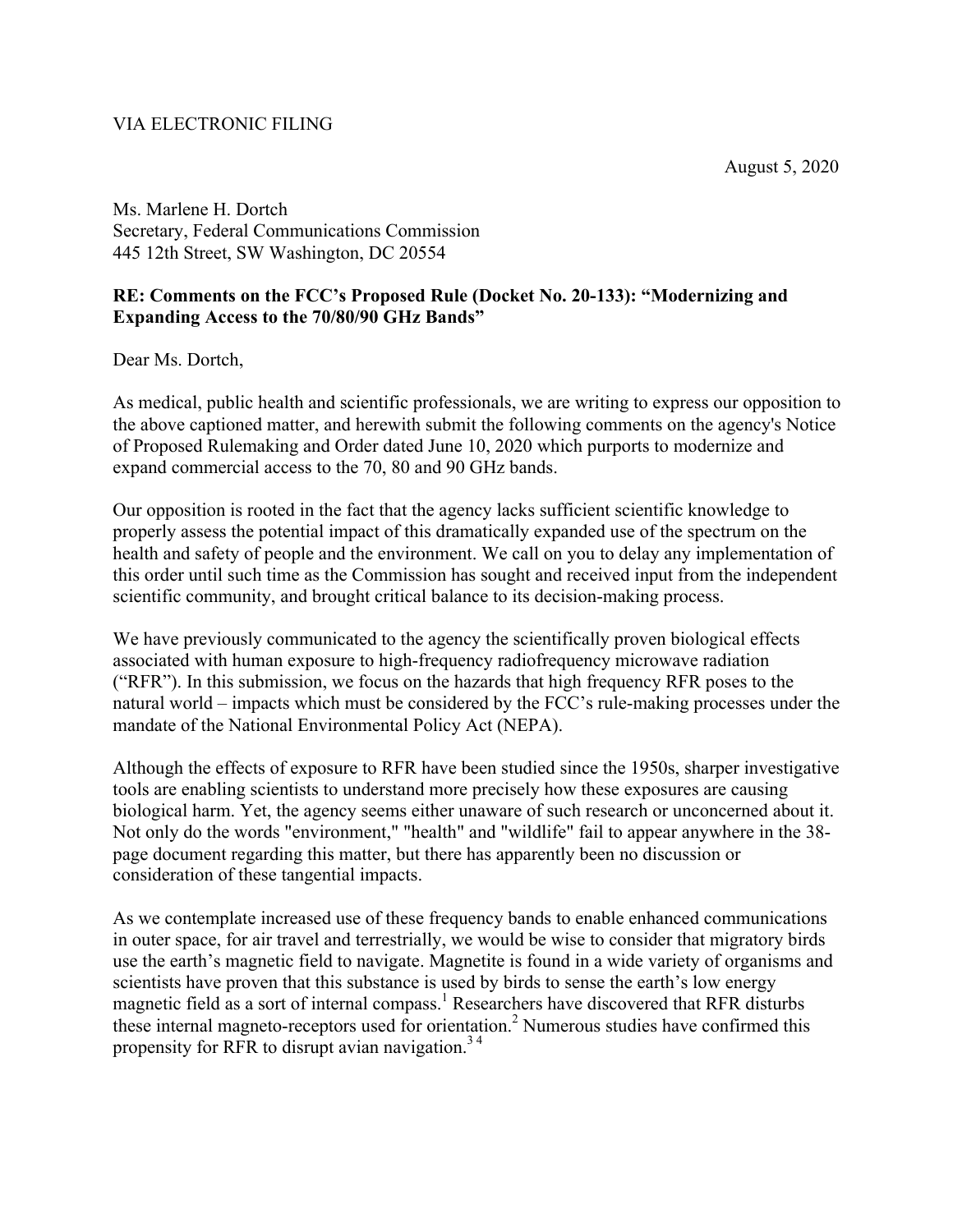Honey bees, critical to our food supply, are also affected by RFR, particularly in the higher bands. Exposure can cause dielectric heating in the abdomen, and the absorption of RFR in bees is frequency dependent. This frequency dependency is important, since 5G networks will be operating at higher frequencies, as the matter at hand contemplates.<sup>5678</sup>

High frequency RFR can also have profound impacts on other parts of our natural environment by disruption of other complex cellular, biologic and reproductive processes in insects, fish, amphibians, mammals, trees and plants.<sup>9</sup>

We humans interfere with nature at our peril, and the agency's apparent disregard for the potential impacts of dramatically expanding the use of these high-frequency bands on our natural world is deeply disturbing.

We urge the Commission, in the strongest possible terms, to proactively seek the guidance of scientific experts who can enlighten agency officials regarding the possible and probable consequences of its proposed actions.

Signed,

<sup>1</sup> Cadiou H. & McNaughton P. Avian magnetite-based magnetoreception: a physiologist's perspective. *Journey of the Royal Society Interface* 7 (Suppl 2):S193–S205 (2010).<br><sup>2</sup> Balmori A. Anthropogenic radiofrequency electromagnetic fields as an emerging threat to wildlife orientation. *Science of the Total Environment* 

<sup>518-519 (2015).&</sup>lt;br><sup>3</sup> Balmori A. & Hallberg O. The Urban Decline of the House Sparrow (Passer domesticus): A Possible Link with Electromagnetic Radiation.

*Electromagnetic Biology and Medicine* 26:41–151 (2007).<br><sup>4</sup> Engel S. et al. Anthropogenic electromagnetic noise disrupts magnetic compass orientation in a migratory bird. *Nature* 15;509(7500):353-6

<sup>(2014).</sup> 

<sup>5</sup> Kumar N.R., Sangwan S., Badotra P. Exposure to cell phone radiations produces biochemical changes in worker honey bees. *Toxicology International 18*(1):70-72 (2011).<br><sup>6</sup> Thielens A., Bell D., Mortimore D.B., Greco M.K., Martens L., Joseph W. Exposure of Insects to RadioFrequency Electromagnetic Fields from

<sup>2</sup> to 120 GHz. *Scientific Reports* 8, 3924 (2018). 7 Halabi, N.E., Achkar, R., Haidar, G.A. The effect of cell phone radiations on the life cycle of honeybees. *17th IEEE Mediterranean* 

*Electrotechnical Conference* (2014).<br><sup>8</sup> Sharma V.P. & Kumar N.R. Changes in honeybee behaviour and biology under the influence of cellphone radiations. *Current Science* 

<sup>98(10):1376-1378 (2010).&</sup>lt;br><sup>9</sup> Cucurachi S. et al. A review of the ecological effects of radiofrequency electromagnetic fields (RFEMF). *Environment International* 51C:116-140 (2012).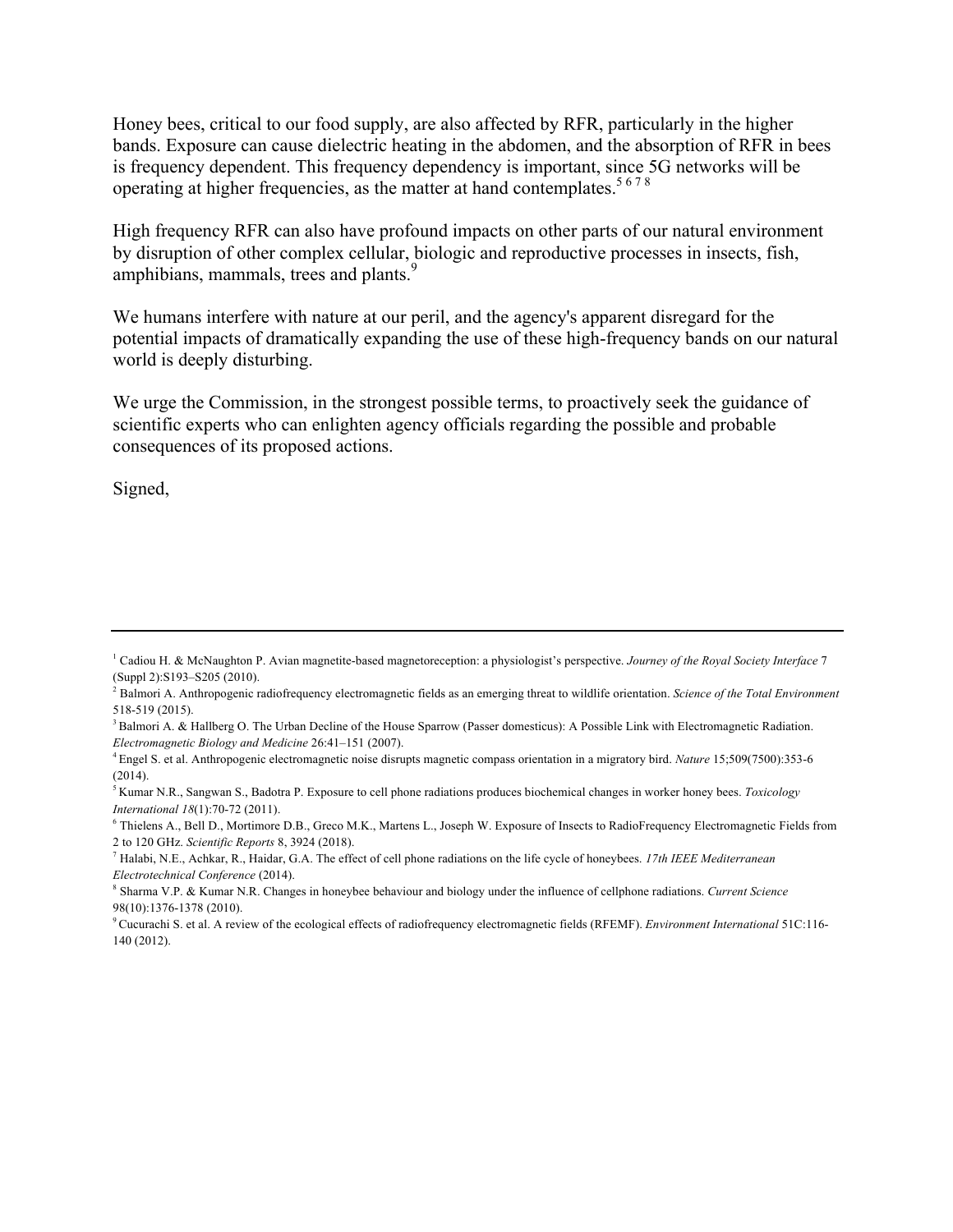Bill Akpinar, MD, PhD, DDS Jeffry L. Anderson, MD Tiffany Baer, MD Ricardo Bartelme, MD Christopher Benson, MD Les Berenson MD, FACP, MD Renee Berentsen, MD Bernard Berger, MD Robin Bernhoft, MD Mark Brody, MD James Brooks, MD Adelina Buliga, MD Larry Burk, MD David Calderwood, MD Kay Chandler, MD, FACOG Renata Cirillo, MD Linda Cocchiarella, MD, MSc Wendy Cohen, MD Angela Colbeck, MD Rabbi Gabriel Cousens, MD Marla Crites, MD Scott Cunningham, MD Juan Delgado, MD Geraldine DePaula, MD Timothy Deppa, MD Laurel DeStefano, MD B. Dudney, MD Larysa Dyrszka, MD Gena Eakin, MD Dr. David and Mrs. Ruthie Eisenberg, MD Erica Elliott, MD Darren Esposito, MD Julie Evans, MD Tracy Freeman, MD Paula Gallo, MD, PhD John Gardner, MD Jane Gilchrist, MD Kathryn Gill, MD Ann Gillett, MD Deborah Ginsburg, MD Sharon Goldberg, MD Korianne A. Haas, MD Yunona Hagopjanian, MD, MPH Karen Harris, MD James Holland, MD, PhD Richard Horowitz, MD

April M. Hurley, MD Daciana Iancu, MD Lela Iduna, MD Janis Johnson, MD Christopher Kanehailua Freitas, MD, PhD Rachna Kapoor, MD, MPH Matthew Ketterman, MD Dietrich Klinghardt, MD, PhD Christopher Lawinski, MD Stephen Lynch, MD Angelo Malamis, MD Sherman McCall, MD, PhD Stephanie McCarter, MD Julia McCutcheon, MD Jade McGaff, MD Jim Meehan, MD Gudrun Murti, MD Sonya Naryshkin, MD, FCAP, FIAC Mona Nicolae, MD Chris Nubbe, MD Michelle Perro, MD Elizabeth Peterson, MD John Pluta, MD Malcolm Poon, MD Miriam Rahav, MD Rohit Ramanath, MD George Reichel, MD Steven Roy, MD, MBA Bob Rylie, MD Natalie Sadler, MD Yusuf Saleeby, MD Catherine Sandschafer, MD Nicole Scheck, MD Michael Selden, MD Yona & Bob Shilling-Wiesen, MD Debbi Silverman, MD Solange Sior, MD Allan Spreen, MD Rick Staggenborg, MD Beverley Summons, MD Kelly Sutton, MD Carol Taccetta, MD, FCAP Glenn Tillery, MD Drue Wagner, MD Jane Williams, MD Jeffrey Winton, MD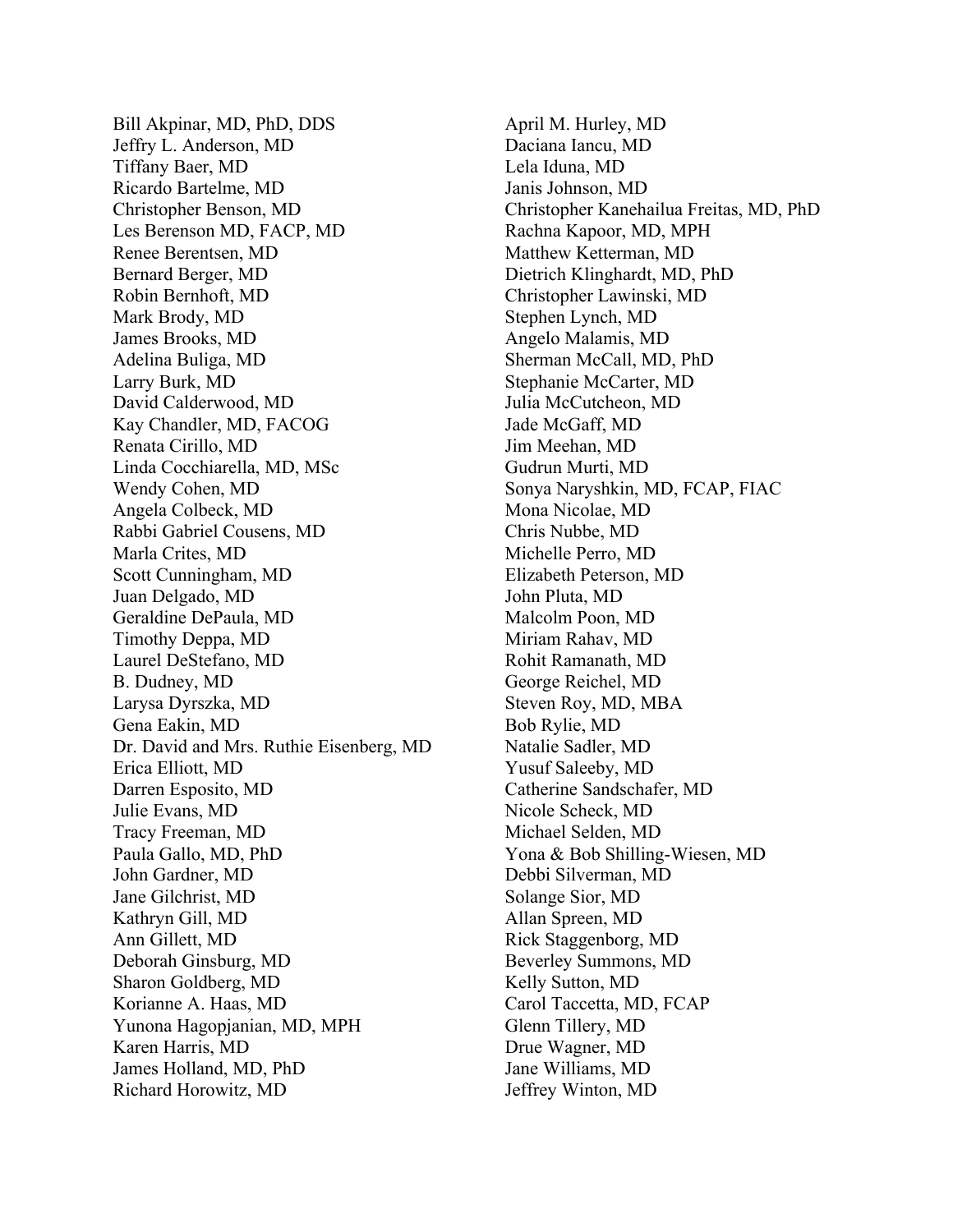Ken Wolkoff, MD Savely Yurkovsky, MD Reem Abu -Sbaih, DO Judith Aldrich, DO Sunil Bhat, DO Pamela Bloem, DO Ivonne Carlson, DO Jacqueline Chan, DO Sheree Cloer, DO Dennis Drake, DO Linda Favreau, DO, CNC David Hartley, DO Joanne Kupiak, DO Jose Laulopez, DO Patricia Leone, D O Katina Manning, DO Christine A. Mitchell, DO Jason Nurnberg, DO Ruth Parker Parker, DO Bri Peters, DO Magili Quinn, DO Felix Quintero, DO Pam Shervanick, DO Frank Starr, DO Ilene Wolff, DO Rajiv Yadava, DO Sally Boyd, ND Mark Bricca, ND, LAc Lisa Buckner, ND Carola Cuenca, ND Andrea Del -Olmo, ND Lindsay Donahue, ND Lynne Hinkle, ND, PA - C Allison Hofmann, ND Kelly Humphrey, ND Melody Keller, ND Nancy Lins, ND Tom Messinger, ND, RN Jennifer Miner, ND Jeanette Myers, ND Pascaline Phillips, ND Anna Pritchard, ND, CNC John Ruhland, ND Erin Acevedo, DC Roger Bailey, DC Lorraine Bailey, DC

Rabia Barkins, DC Teshna Beaulieu, DC Benjamin Benulis, DC, BSE Alexie Bouttier, DC John De Cotiis, DC Hunter Denton, DC Jan Ellis, DC Olinda Floro, DC James Forleo, DC Randall Haas, DC Bruce Hadden, DC Kim Haine, DC Suzanne Harris, DC Michon Hawkins, DC Timothy Hendlin, DC Haig John, DC Allison Lapp, DC Tammy Ruefli, DC David Schlute, DC Laura Sheehan, DC, BSN Fay van Putten, DC Sylvia Andrulonis, RN Pamela Berndt, RN Carol Brennan, RN Heather Carroll, RN Victoria Castles, RN Julie Chase, RN, BSN, MSc Chantel Clock, RN Huguette Cormier, RN Heather Davis, RN Veronica DeMaria, RN Vicky Dittfield, RN Vicki Erbacci, RN, BSN Janice Flatto, RN Lori Flynn, RN Leslie Frodema, RN, BSN Jacqueline Gan, RN Ella Golnik, RN Cindy Gough, RN, BSN, MSc Christen Greto, RN Pamela Hale, RN Carrie Jones, RN Dottie Knudsen, RN Irene Elizabeth Kral, RN Deborah Lazar, RN Sara Lobato, RN, BSN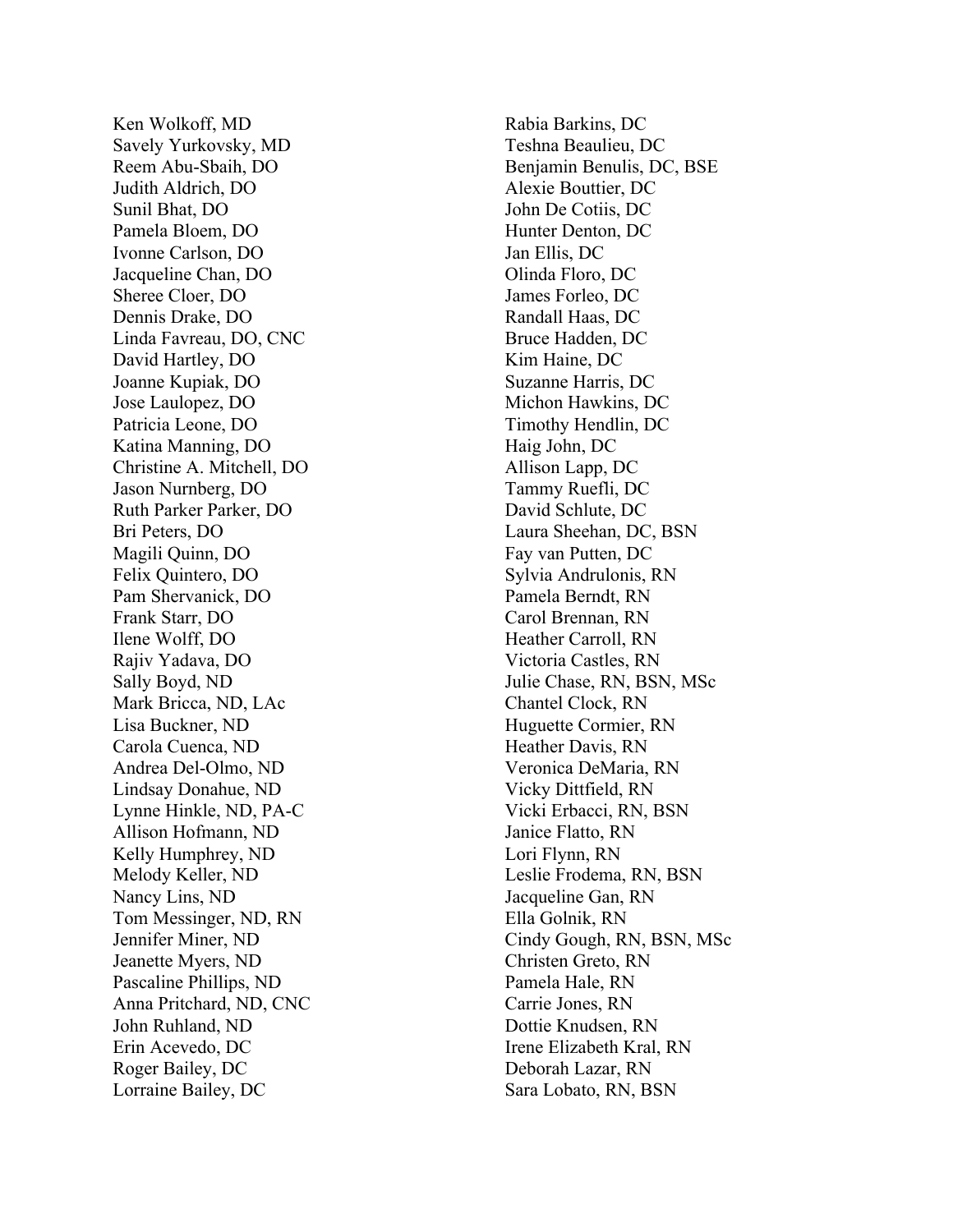Denise LoGuidice, RN Sophie Mercado, RN Reilley Mullin, RN, FNP, PHN Julie Mummert, RN Robin Pagenkopp, RN Olivia Parrish, RN Marcella Pope, RN Karen R. Searle, RN, MSW, LCSW Claudia Rastin, RN Jeanne Roulet, RN Aleka Ruggiero, RN Brenda S. Wolfe, RN Cynthia Saint Cyr, RN, MSN, APN-BC Jeanne Sandecki, RN, BSN Barbara Sattler, RN, DrPH Ana Segovia, RN Rebecca Serkez, RN, BSN Rebecca Shackett, RN Linda Smith, RN Alexandra Swander, RN, BSN Mary E. Tiplady, RN, CFMP Helene Traill, RN Joanne Turnier, RN, DNP Judith Van Dine, RN Martha Webber, RN, BN Amy Weiss Friedman, RN, BSN Laura Williams, RN Brent Williams, RN, BSN, LAc, MSTOM Nancy Williams, RN Yulia Zelatis, RN, BSN Naomi Zuckerman, RN Valerie Burke, MSN Sara Gough, MSN Lori Isaacs-Hoar, MSN, APRN, FNP Jennifer Lerette, MSN Melanie Maraghy, MSN Harriet McCoy, MSN, ARNP Carolyn Walker, MSN, ARNP Karen Alderfer, BSN Victoria Baer, BSN Martha Baker, BSN Ed Bell, BSN Brenda C. Bell, BSN Brent Bottelsen, BSN Brian Bridwell, BSN Francine Cannata, BSN

Kathy Carlisle, BSN Kathleen & Kevin Casey, BSN Sharon Casjens, BSN Ilene Castaldo, BSN Kaitlin Chitta, BSN Lacey Cohen, BSN Brad Cook, BSN Gloria Cooper, BSN Barbara Cruickshank, BSN Linda Deshazer, BSN Al Dopa, BSN Sabrathia Draine Ishakwue, BSN Debbie Ellison, BSN Catherine Embriano, BSN Jill Eveland, BSN Lani Evon, BSN Annmarie Farr, BSN Natalie Ford, BSN Paul Garcia, BSN Caroline Garza, BSN Ella Goodwin, BSN Nicole Green, BSN Dawn Guluarte, BSN Chauna Hall, BSN Paula Heller, BSN Victoria Hue, BSN Robert Ives, BSN Irene Jonassen, LPN Thomas Kane, BSN Debra Kroeker, BSN Cheryl Le Brun, BSN Erik Leisten, BSN Lauren LeVier, BSN Lisa Levine, RN, MSN Lauren Lovejoy, BSN Lorraine Lowery, BSN Sia Marchal, BSN Dylan Mariah, BSN Lucio Materazzi, BSN Harriet McCoy, BSN, NP Lisa McLaughlin, BSN Jill Miller, BSN Rabab Mohsin, BSN Ann Montalto, BSN Rebecca Monteiro, BSN Eileen Moroney, BSN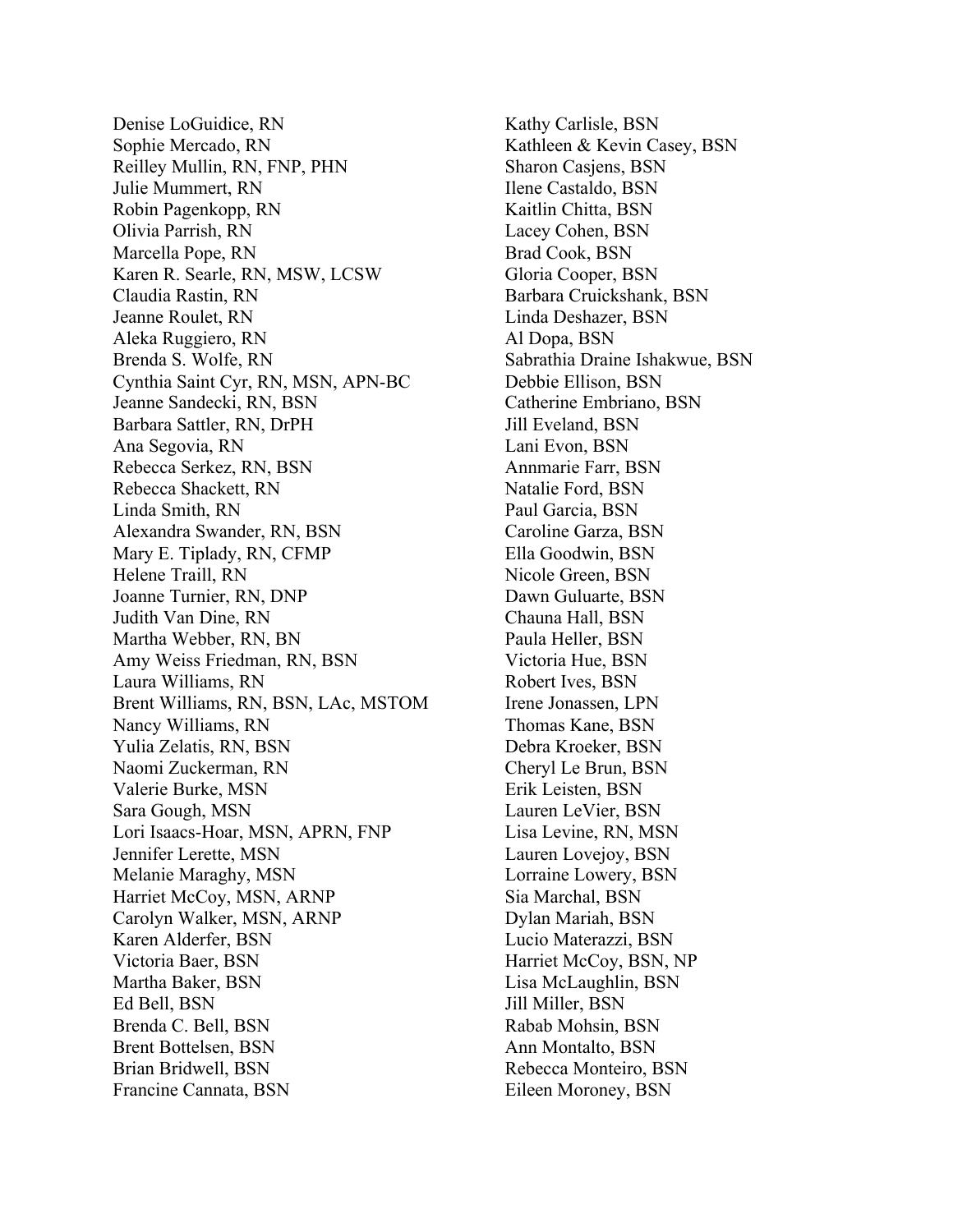Reilley Mullin, BSN, MSN Sarah Murray, BSN Mary Myrtetus, BSN Albena Ninova, BN Andrea Norris, BSN Meaveen O'Connor, BSN Glenn Oehlke, BSN Lauren Osbourne, BSN Michele Pagel, BSN Debra Peppriell, BSN Michelle Peters, BSN John Pfersdorf, BSN Linda Piatt, BSN Anna Pritchard, BSN, CNC Misheila Pujols, BSN Dana Pulis, BSN Cindy Quinn, BSN Amanda Richards, BSN Yamil Rivera, BSN Cindy Ryan, BSN Teresa Sanders, BSN Matthew Sanders, BSN Barbara Schmidt, BSN, JD Roberta Sebastian, BSN Helen Sexton, BSN Albert Snow, BSN Megan Spears, BSN Linda Stewart, BSN Francesca Sullivan, BSN Sharmini Tharmaratnam, BSN Raynale Torris, BSN Marsha Voges, BSN Jon Webb, BSN Leaha Widrowicz, BSN Debra Wolf, BSN Jo Wyatt, BSN, MPH Veronique Wyvell, BSN Esmeralda Yniguez, BSN Anett Zlotorzycki, BSN Ella Ali, BN Mary Ann Blair, BN Zoe Arriaga, BN Christopher Calkins, BN Tim DuBois, BN Martina Dunman, BN Maly Gella, BN

Tracy Graves, BN Joe Henry, BN Naomi Hildebrandt, BN Martin Kalathungal, BN Bree Long, BN Yasminda Lowe, BN Riina Mauer, BN Paige Murphy, BN Salvatore Naclerio, BN Gloria Olsen, BN Azher Puri, BN Dorothy Vanerka, BN Jennifer Walker, BN Anane Zimmermann, BN Kathy Allard, PhD David Allen, PhD Vytenis Babrauskas, PhD Michel Ballings, PhD David Banner, PhD Arthur Baxter, PhD Frank Belcastro, PhD Adam Berman, PhD Richard Bost, PhD Elizabeth Bowman, PhD Bic Bradley, PhD Tamara Brennan, PhD Daniel Broudy, PhD Amber Bryan, PhD, MSc, LAc Joanna Cherry, PhD William Collinge, PhD, MPH Richard Conrad, PhD Trisha Cuddy, PhD Eric Cunningham, PhD Kaayla Daniel, PhD Radu Delacroix, PhD Lori Deutsch, PhD Joyce Dickerman, PhD, MSc Teena Dietz, PhD Catherine Dodd, PhD, RN Jack Ebner, PhD Sarah Edmonds, PhD Richard Ellefritz, PhD Shelley Evans, PhD Dean Fairbanks, PhD Ellen Fineberg, PhD Sandra Fitzgerald, PhD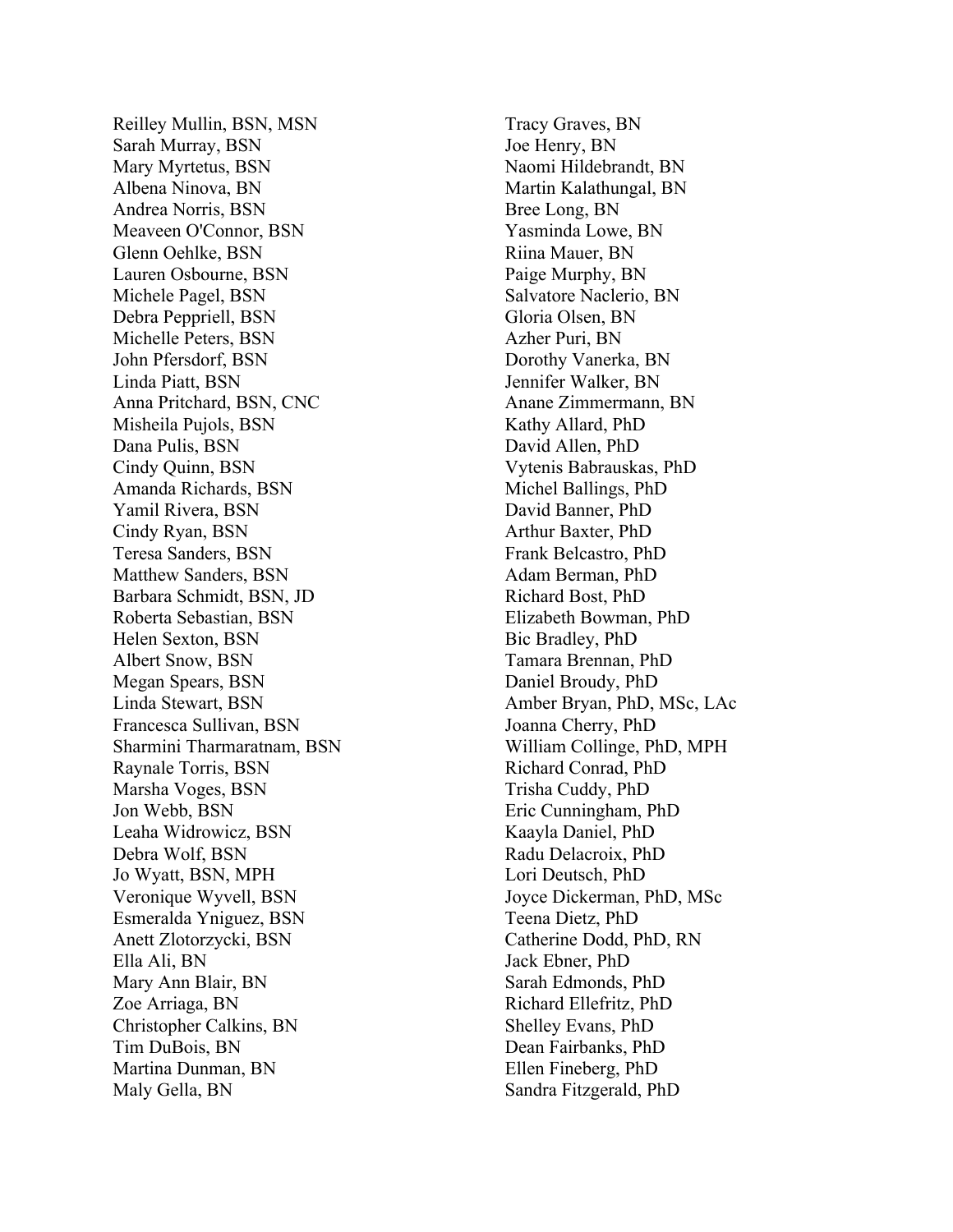Jenny Flodkvist, PhD Vince & Dianne Foster, PhD, ARNP Michael Fox, PhD, DVM Jordan Franks, PhD Rona Fried, PhD Roan Garcia-Quintana, PhD Jennifer Gentry, PhD Judy Gerhardt, PhD Joaquim Goes, PhD Karla Hankes, PhD Christine Hansen, PhD Molly Hauck, PhD Ursula Hausser, PhD Michon Hawkins, PhD Richard Hayward, PhD Paul Héroux, PhD Alyssa Hough, PhD Terry Inokuma, PhD Beverly Jensen, PhD Alex Johnsuch, PhD Heidi Junger, PhD Peter Kahn, PhD Jeanie Keltner, PhD Mahin Khatami, PhD Allison King, PhD Lesley Kinney, PhD Anna Kononetova, PhD Cosima Krueger-Cunningham, PhD Winston Long, PhD Tim Luka, PhD Francis Makowski, PhD Gabriel Marcu, PhD Cheryl Martine, PhD Lara McKinze, PhD Phoebe McLeod, PhD Josh Mitteldorf, PhD D. Moore, PhD Robin Nemeroff, PhD Peter Norquest, PhD Anna Nowicka, PhD Anne-Marie Oliver, PhD Jeffrey Olson, PhD Sylvia Onusic, PhD Martin L. Pall, PhD Claudia Panichi, PhD Elena Papavero, PhD

Bazyli Pawluczuk, PhD Sherry Pettus, PhD Andrea Prins, PhD M.J. Raichyk, PhD Miriam Reed, PhD Kim Reeder, PhD Nancy Reinstein, PhD, RDN Quila Rider, PhD Dianne Robbins, PhD Mariah Rollins, PhD Nancy Russell, PhD Joel Schlofsky, PhD Susan Schmall, PhD Charles Scull, PhD Paol Seagram, PhD Elizabeth Seltzer, PHD Tania Slawecki, PhD Ulla Smedlund, PhD Amy Smiley, PhD Farshi Soli, PhD Marsha Somers, PhD George Stroia, PhD Laura Summer, PhD Therese Thompson, PhD Christine Trame, PhD Lisa Tully, PhD Daniel Tumpson, PhD Stephen Van Schoyck, PhD Linda (Angelique) Varsou-Papadimitriou, PhD, MPH Vinayak Vinayak, PhD Anca Vlasopolos, PhD Alina Weber, PhD Matthew Witt, PhD John Work, PhD Joan Zweben, PhD Irma Acosta, MPH David Allen, MPH Joy Brann, MPH Robert Brausch, MPH Marche Byerley, MPH Anthony Calhoun, MPH Sara Carter, MPH Meghan Chappell, MPH Andrea Dalton, MPH Tatiana Drossos, MPH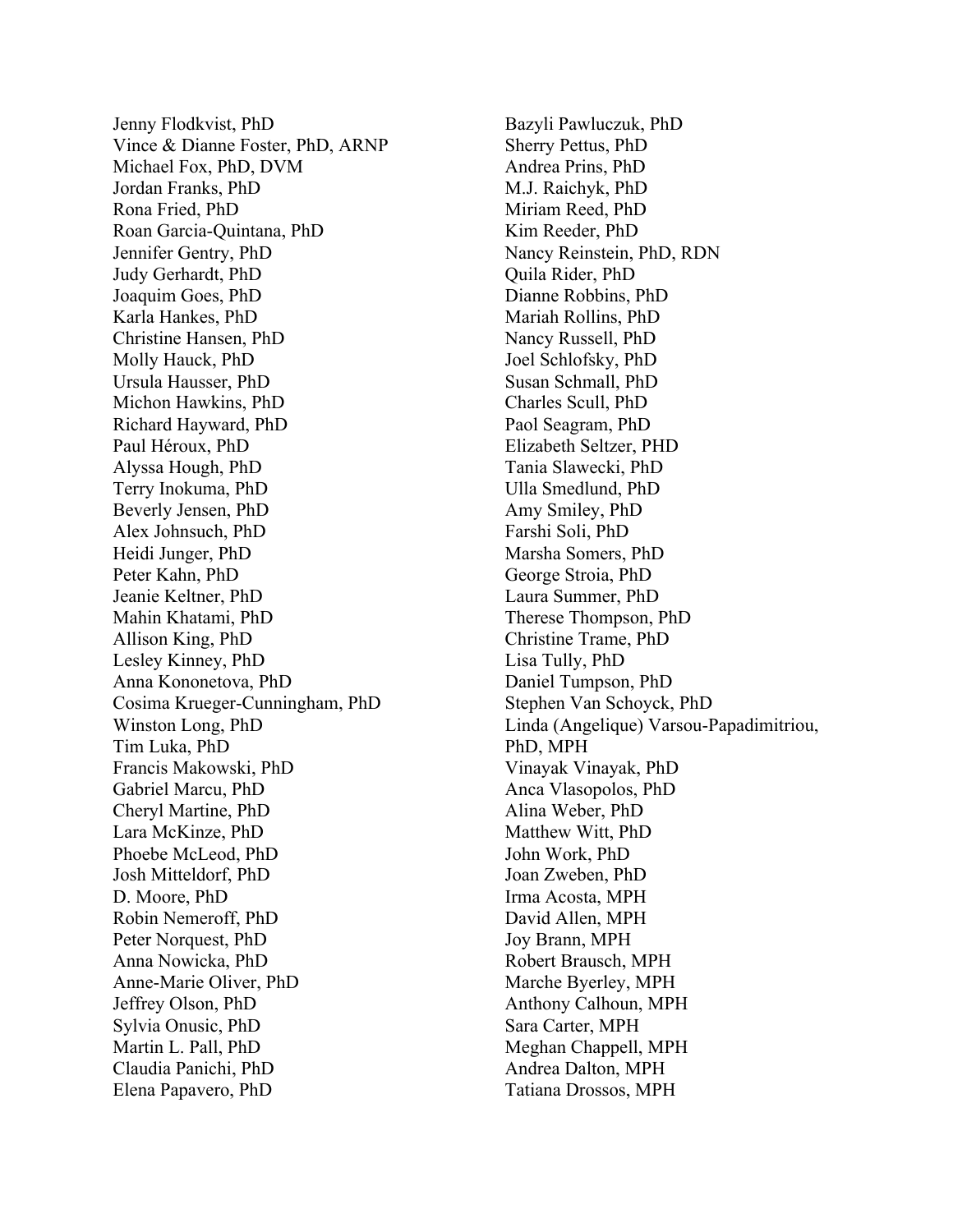Horvik Horvath, MPH Jennifer Houston, MPH Julie Kramer, MPH Sonya Kravetz, MPH Lia Langston, MPH Virginia Lew, MPH Allison Low, MPH Kelley Marquez, MPH Madeline McCann, MPH Maryann McKenna, MPH Bridget New, MPH Doris Oliwek, MPH Margaret Phillips, MPH Barbara Prohaska, MPH Nathan Randall, MPH Vanessa Roussel, MPH Andrea Ruffo, MPH Liz Strauss, MPH Kelly Vaughan, MPH Ronald Woods, MPH David Young, MPH Charles Auge, MSc Teresa Barnes Matych, MSc Chrissy Barth, MSc, RDN David Budet, MSc Eleanor Carter, MSc Portia Ceruti, MSc Eileen Ciampini, MSc Thalia Cocconi, Msc Mariana Damian, MSc Rena Davis, MSc Rachel DeMunda, MSc Kathy Dopp, MSc Sara Downing, MSc Janet FitzGerald, MSc Charlotte Gautschy, MSc Rae Goodman, MSc David Green, MS c Maija Hahn, MSc, CCC -SLP Alison Hobbs, MSc Tatiana Hughes, MSc Edwin Hurst, MSc Lynn James, MS c Robert Jarrard III, MSc Theresa Kardos, MSc Joan Kaul, MSc

Alea Kent, MSc Adam Kranston, MSc Leila Levi, MSc Robert Litwiller, MSc John Livingston, MSc Margaret Lynch, MSc Alex Maginnis, MSc Francis Mangels, MSc Rebecca Melendez, MSc Merle Morgan, MSc Paula Morris, MSc, JD Nataliya Moubray, MSc Elizabeth Nemura, MSc Bridget New, MSc Susanne Norris, MSc Olgs Ortmann, MS c Julie Ovando, MSc Melanie Pedri, MSc Gregory Perna, MSc Whitney Rainero, MSc, PT Debra Rawdin, MSc Jack Reed, MSc, DSS Riikka Rinne, MSc Jean Ross, MSc Val Rozansky, MSc Tamlynn Rubin, MSc Karen Russell, MSc, HHC, CNHP Mary Schauer, MSc Myron Schrack, MSc Patsy Seipp, MSc, CCC -SLP Michael Spencer, MSc Carmela Spieler, MS, RD Jenny Stafford, MSc Annie Suter, MSc Chilan Ta, MSc Sahana Tvk, MSc Joanna Welland, MSc Christine Westfeldt, MSc, LPC Don Wleklinski, MSc Leonore Alaniz, Wendell State Forest Alliance Donna Berti, Beekeeper Angela Curtes, Farmer Gavin Dillard, Farmer Wyldon Fishman, Executive Board Member, ASES, NYSES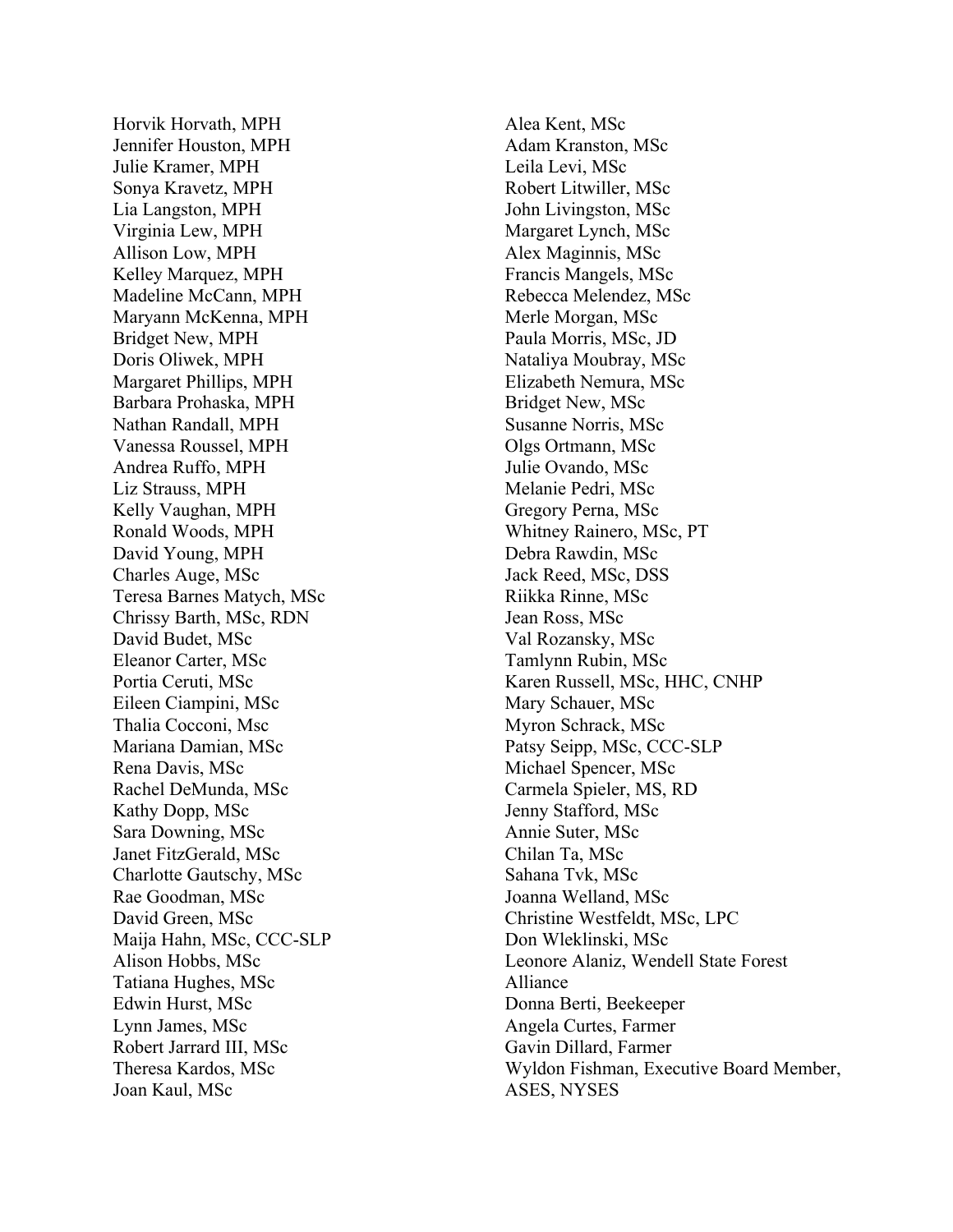Nikki Florio, Founder & Director, Bee Heroic Ed Friedman, Environmental Science, Chair, Friends of Merrymeeting Bay Reis Lebeau, Arborist Linda Licht, Lancaster Bee Society Stefanie Sellars, Beekeeper Martha Sirjane, Organic Farmer Estelle Voeller, Southern Oregon Climate Action Now Jenny DeMarco, PT, CNC Betty Gusho, PT Katarzyna Hefflefinger, PT Randy Ice, PT Susan Johnson, PT Whitney Rainero, PT Cherri Rooks, PT Julienne Battalia, LAc Hannah Bradford, LAc Sydney Cooley, LAc, DOM Heather Cunningham, LAc Deborah Godwin, LAc Maria Howard, LAc, MAOM Brandon LaGreca, LAc, MAcOM Alissa Motta, LAc Brett Scott, LAc Ingrid Shequin, LAc Jeanne Soleille, LAc Jordan Van Voast, LAc Justin Vittitow, LAc Jennifer Weiss, LAc Kathy Bates, LMT Geraldine Bell, LMT Jane Corbin, LMT Samantha Cranford, LMT Nicole Cronkhite, LMT Lauren Cutler, LMT Maria Del Rio, LMT Martha Everett, LMT Alisha Felten, LMT Patricia Forsbergsmith, LMT Cara Gifford, LMT Larisa Goldin, LMT Tricia Gourley, LMT Adrienne Henderson, LMT Janet Hotchkiss, LMT

Laura Legere, LMT Margaret Lewis, LMT Chantale Muller, LMT Mariah Rollins, LMT Michael Short, LMT Karen Simone, LMT Jennelle Thimmesch, LMT Gary Washburn, LMT Jason Winnett, LMT Mike Wong, LMT Janet Young, LMT Kathryn Green, MSW Janette Greenawald, MSW, LCSW Dal Hucknall, MSW Marty Kestin, MSW Carin Kirikos, MSW Jane Klassen, MSW Kent Kollmorgen, MSW Frederic Lassiter, MSW Erin Lavery, MSW Barbara Lovejoy, MSW Kirby MacLaurin, MSW Crystal Mateus, MSW Alan Podber, MSW Theodora Scarato, MSW Christine Tranchina, MSW Veronica Zrnchik, MSW Gingi Allen, LM Anahaar Anahaar, CHT Shannon Anderson, CRT Pauline Antonakos, MFT Barra Bernstein, LMSW John Black, CMT Raylene Blandino, PA-C, RDH June Boden, Lab Technician Michelle Braren, Nutritionist Ann Bruhn, LSW Mary Burton, MT Mo Cacace, LMFT, LMFT Christine Canchola-Guzman, MT (ASCP) Elayne Candiotte, SLP-Sp, ASHA Kent Chamberlin, Professor and Past Chair, Dept. Electrical and Computer Engineering, University of New Hampshire Diane Cheer, RRT Regina Chew, RTR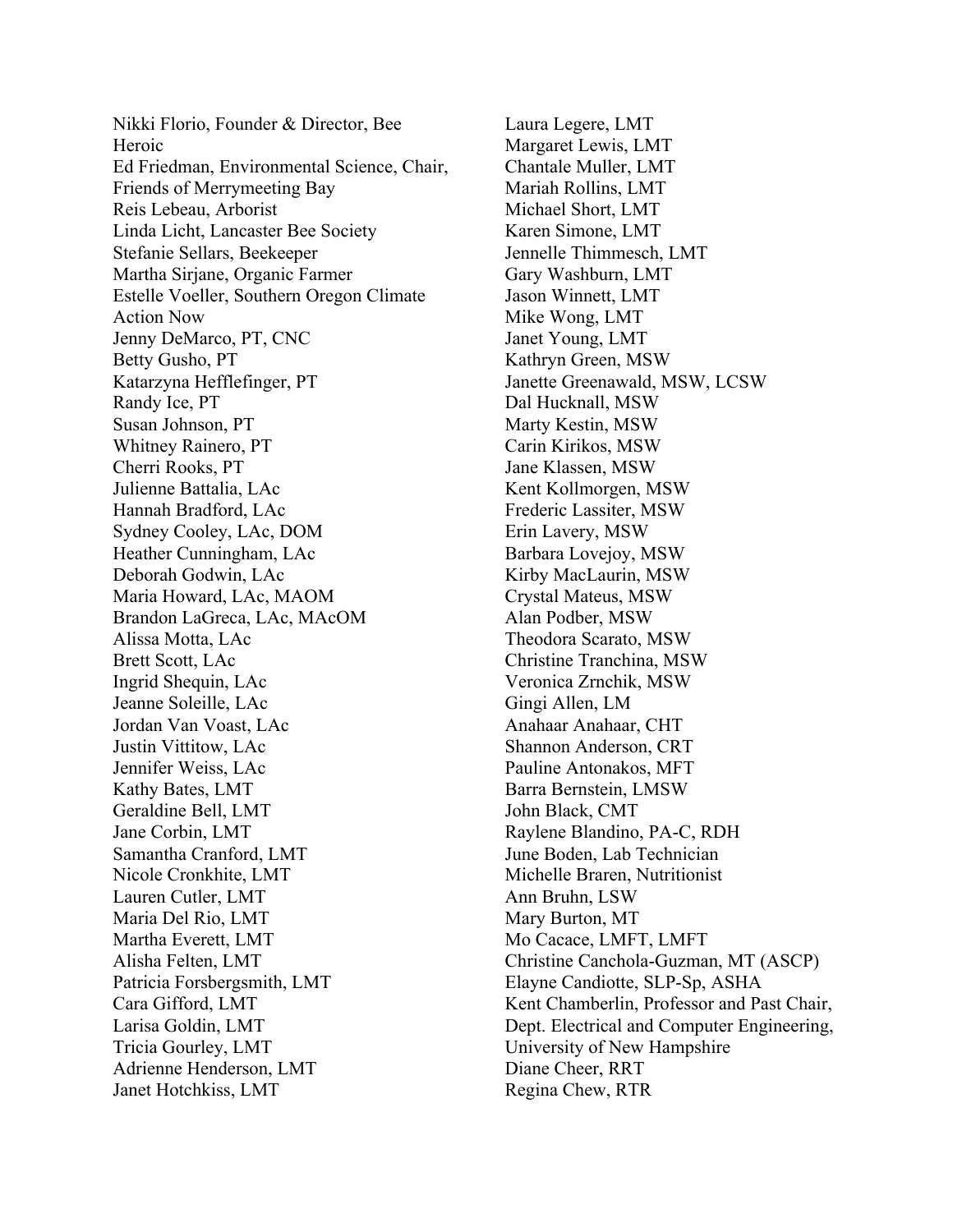Sally Clark, Pediatric Nurse Medic Susan Clark Laughlin, CNHP Charlene Cook, LSW Ross Cosby, CFP Cynthia Curtis, OTR/L Paola Dalle Carbonare, Certified Nutritionist Ylva Deplanck, Physiotherspist Tim Deppa, MSEE Lori Deutsch, DAOM, LAc John Druhall, MEng Stephanie Dueck, CHC Chris Duffy, LM Krista Dunn, LMT Randall Enders, BSC CPA Leslie Estes, CNC Debra Falkenberg, LPN J.P. Fenwick, Aviation Electronics Brandon Ferro, EMT Adriana Finnie, Psychotherapist Ellen Frank, CHH Natasha French, Professional Researcher Lisa Frith, LPN Randy Fruchter, CCH, CIHC, MCRP Luke Gazi, Firefighter Allan Giesen, Psychiatrist Cynthia Gilles, CPC Dina Giurdanella, CNHC Allan Greatrix, CNHP Dan Guthrie, RTR Jennifer Harbin, LCSW Lauren Heller, LCSW Arlene Hershberger, RT, ARRT David Holm, RRT-NPS Meggie Holt, LPN Jeff Hornish, EMT Heather Illg, RD Allison Jobke, LPC Irene Jonassen, LPN Mary Beth Kaplan, CCN Annette Kastner, CPA Joan Kaul, OTR/L Nada Khader, Executive Director of WESPAC Foundation, Inc. Juliana Khromova, MEng Anne Kirkpatrick, CPT, CMT

William Kleinknecht, Retired Medical Professional Deborah Landowne, CCH Carol Landry, Environmental Engineer Nancy Lee-Menard, Dietician Linda Leonard, Medical Technologist Edward Lewis, EMT Nicholas Liatsos, DPT Peter Listino, EMT Diane Lombardi, RD Barbara Londo, RRT Richard Loninger, DPM Najean Lucky, LMSW Benjamin May, Aeronautical Engineer Charlene McCullough, MSCN Alice McLean, CLS Sandra P. Morales, Environmental Scientist Jennifer Morgan-Binns, LCSW Karin Nance, MSAOM Tamar Naor, LCSW Lucy Newstead, CIRM Stephanie O'Brien, FDN-P Ryan O'Meara, CDL Seth Oberst, DPT Holly Ottesen, CHN Kevin Pabon, CPT/Nutrition Denise Parker, CHN Karyne Richardson, Member, National Association Environmental Medicine Rita Roxas, CMT Eliza Rudolph, LCSW Rosemarie Russell, CDT, NAP Kenneth Russell, FAA Fred Saenz, CNC David Shirazi, DDS Jalal Sidani, DPM Kathleen Stenstadvold, RDA Claudia Taylor, Medical Interpreter Kerry-Lynn Thomas, LPC Amy Tichy Smith, Masters in PT Irena Varjabedian, CLS Kathy Veon, DAOM Joe Vollink, PA-C Trisha Wade, MAcc Kari Wagner, BSW Daniel Wagner, Radiofrequency Engineer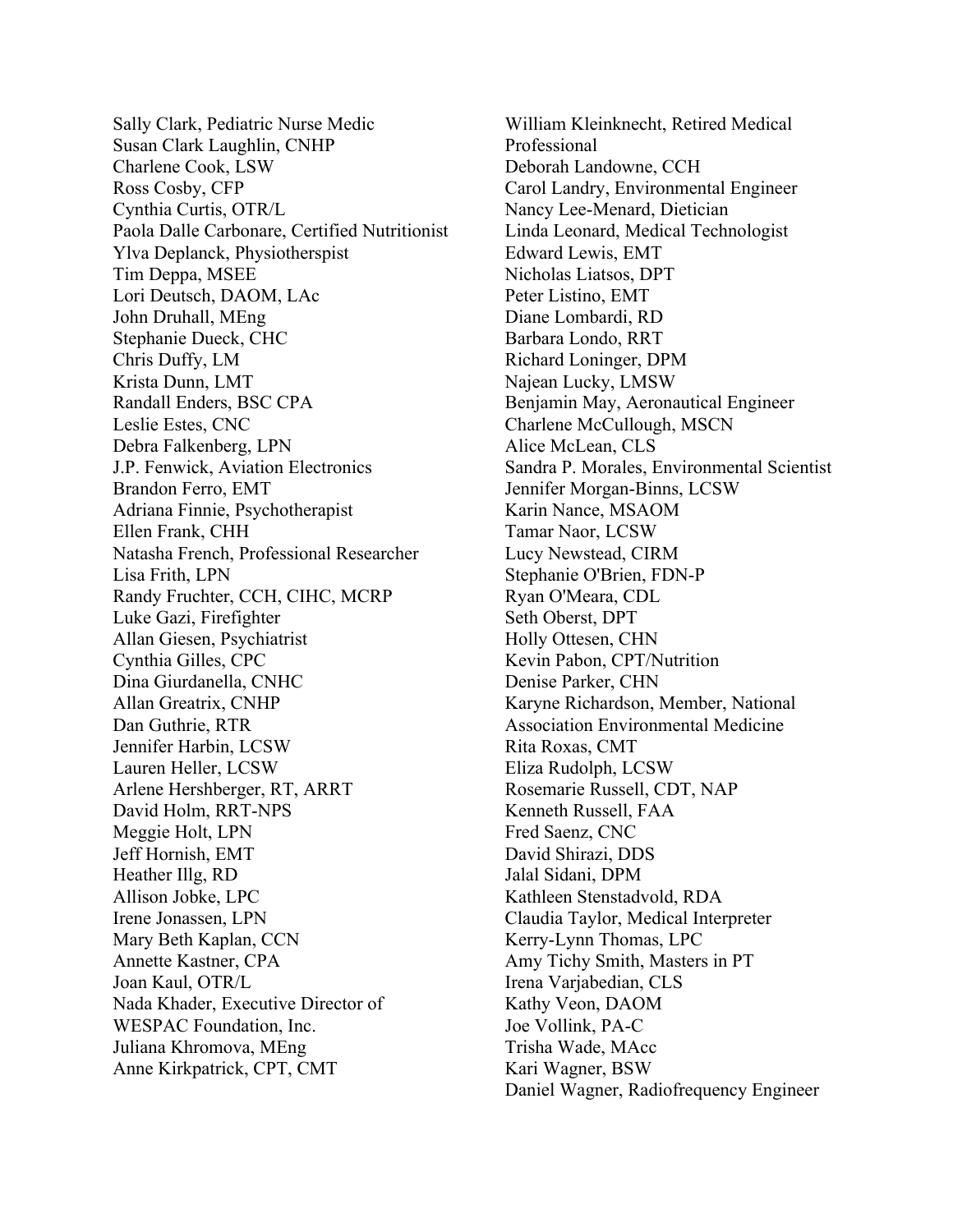Palma Walker, Electromagnetic Radiation Specialist Janette Warren, Therapist Gary Washburn, MT Linda Webb, LCSW Rita Widmann, RDH Maria Williams, ANP-BC Janice Winton, OTR/L Amy Wise, OTR/L Donna Wolf, RD Linda Wolschlager, CHN

## **Additional Signatories:**

Noel Abbott Nella Abbott Christopher Abbott Mohammad Abdelhamid Tayba Abdullah Julie Abizaid Carol Abramoff Usha Abramovitz Mary Abramson Aileen Acevedo George Ackenheil Ben Adams Katrina Adams Cathy Adams Thomas Adams Jr. Pete Addi Catherine Adkins Amanda Aggen Frank Agrama Fran Aguirre Nicholas Ahn Frank Aiudi Sue Akerman Mehrdad Alavi Yosef Albukerk John Alderton Peter Aleff Jessica Aleman Zarney Alexander

Bambi Alexander Jessica Alexander-Fields Onyinye Alheri Bonnie Allard Cynthia Allen Denise Allen Doug Allen Felicity Allen Paul Allen Wanda Allen Mark Allison Beverly Allor Autumn Almanza Edd Altavela Pascale Althaus Tom Altman Octavio Alvarado Andrew Alvarado Sandra Alvarez Thor Alvarez Carlton Aman Ivy Amar Adrienne Amatulli Janice Amenta Karen Amidon Danielle Amodeo Erik Andelman Jessica Andersen Todd Anderson Mari Deen Anderson Deborah Andrew Della Angelista Konstantina Angelova Marta Annis Donna Antelmi Natasha Antenor Jeanine Antiporek Gail Anton Mary Anton Victoria Aoki Yetzabel Arias Fernandez Jena Art John Aselin Pam Ashburn D'Anna Asher Catherine Austin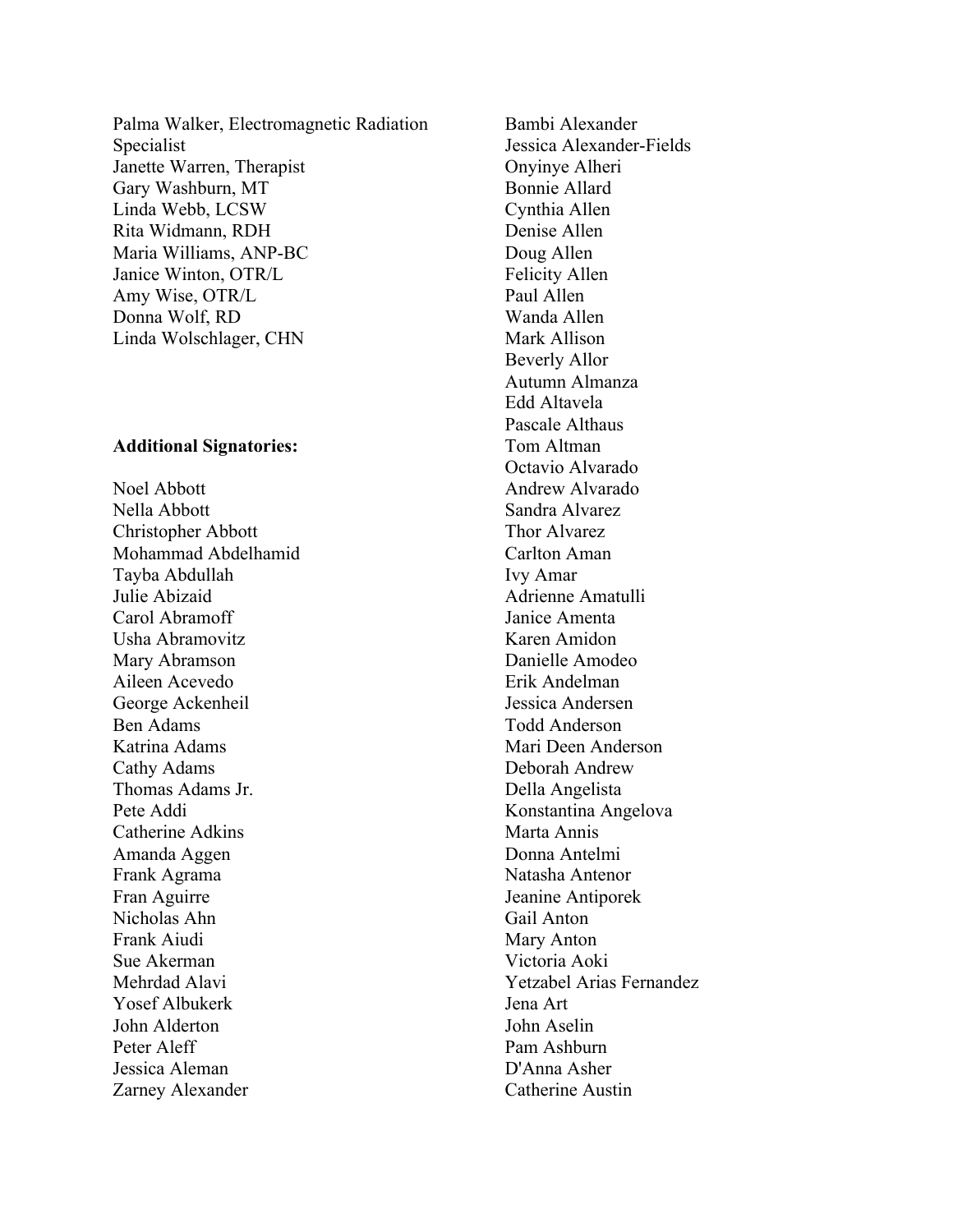Jazmin Azize Massey Karen Baack Amanda Babb Leanne Bafus Allison Bagg Rena Bailey Peter Baione Kathy Bakane Bret Baker Susie Baker Tricia Baker Victoria Baker Detrice Baldwin Cathy Baldwin Debbie Banditelli Beth Banister Jill Bankhalter Laila Banks Kem Banks Mildred Banks Stanley Banos Jaquelyn Barajas Andrea Barbour John Barkhausen Randy Barlow Eslie Barlow Mary -Ann Barnes Emilia Barnes Beverly Barnes Sally Barnhart Roger Barr Rebecca Barranca Pat Barrett Elizabeth Barris Kathy Barron Michael Baruch Anna Bastida Peter Bastien Francis Battaglia Alisa Battaglia Patty Battaglio Lucy Bavne Lori Baxter Barbara Baxter Ken Bayard Peggy Bean

Cyndo Beardslee Cheri Beauchemin Hubert Beck Michelle Beckham Amanda Bedgood Matt Beeuwsaert Jeffrey Beever Eileen Begley Gayle Behn Brenda C. Bell Mary Bell Sarah Bell Charles Bellows Justina Benner Joseph Bennett Tamera Bennett Nancy Bennett Janet Bennett Donald Benson Robert Jeffrey Berg Zoe Allyn Berg Fred Bergamo Susan Berger Laura Bergeson Marjorie Bernal Richard Bernier Rita Berzaitis Gayle Bettega Mark Bigelow Joan Billman Candace Birch Jessica Bird Edward Bish Iris Biton Charissa Blacklidge Nancy Blasco Kara Blasco Ferran Blasco Steffan Blaser Heather Blevins Anthony Bloch Nathan Board Teal Boarma n Ellen Boemer Pat Bognar Alice Bolstad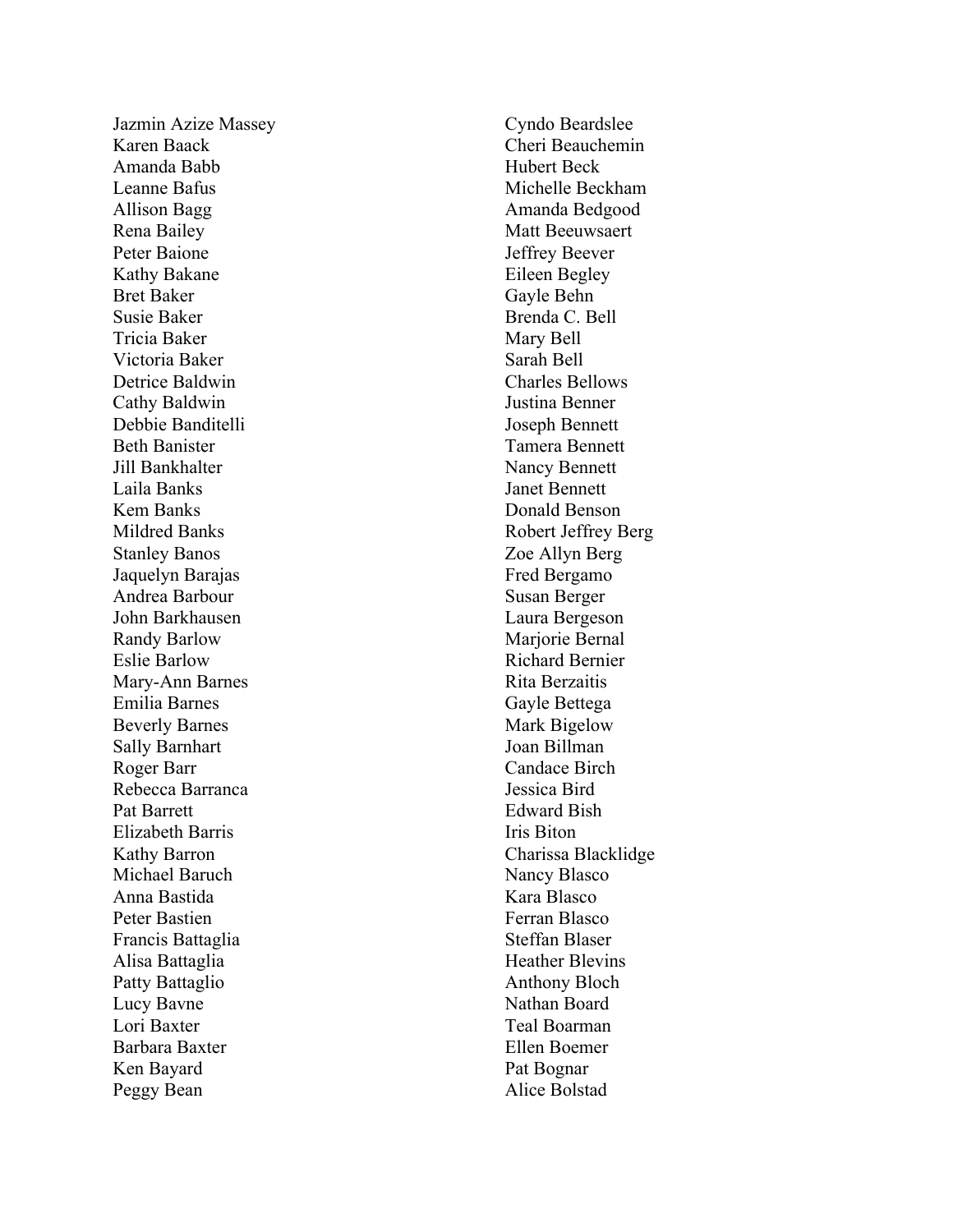Galo J. Bonilla Andrea Bontempo Willie Boone Roberta Born Anita Bottari Shawn Boughton Susan Bowen Alexandra Bowlby Susan Boyce Anita Boyd Martin Boyle Patrycja Bozek Chris Brabant Linda Bradmon Shelley Brandes Susan Brandl Bruce Brandt Eric Brandt James Bratten Judy Braun Patricia Breen Marien Breen Joni Brennan Shainna Breslow Patty Brey Darel Gabriel Bridges Kelly Brinn Margery Brown Molly Brown Tracy L . Brown Rev . Colleen Brown Karl Brown Alexander Browning Audrey Bruckner Angelina Brummett Richard Bryant Ute Bublitz Adair I. Buckner Elizabeth Bueche Linda Buice Alison Burchette Albert Burke Rachel Burke Adam Burnett Ssmdy Bush Becky Butela

Holly Buynovsky Victoria Byrnes Bob & Betsy Philbrick Maya Cain Emma Cairo Inuta Cakane Delice Calcote Julie Calderwood Lonnie Caldwell Stephanie Caldwell Anne Marie Call Krista Campanaro Amanda Campbell Rebecca Em Campbell Rita Campbell Tom Campbell Susan Canning Janessa Cannon Vivian Capritto Riuko Carey Timothy Cargill Dana Carini Manuel Cario Rev. Roma Carlisle Carol Carlisle Diane Carlson Heather Carlson Richard Carlson Aryana Carmichel Anita Carroll Aliya Carter Colleen Casale Christine Case Leo Cashman Alexandra Cassaniti Cordelia Casso Tracie Castaldo Alice Castellano Kevin Casto Amadis Catalano Lisa Catherine John Cava Patricia Caverly James Cayon Dean Celaya Ray Cesca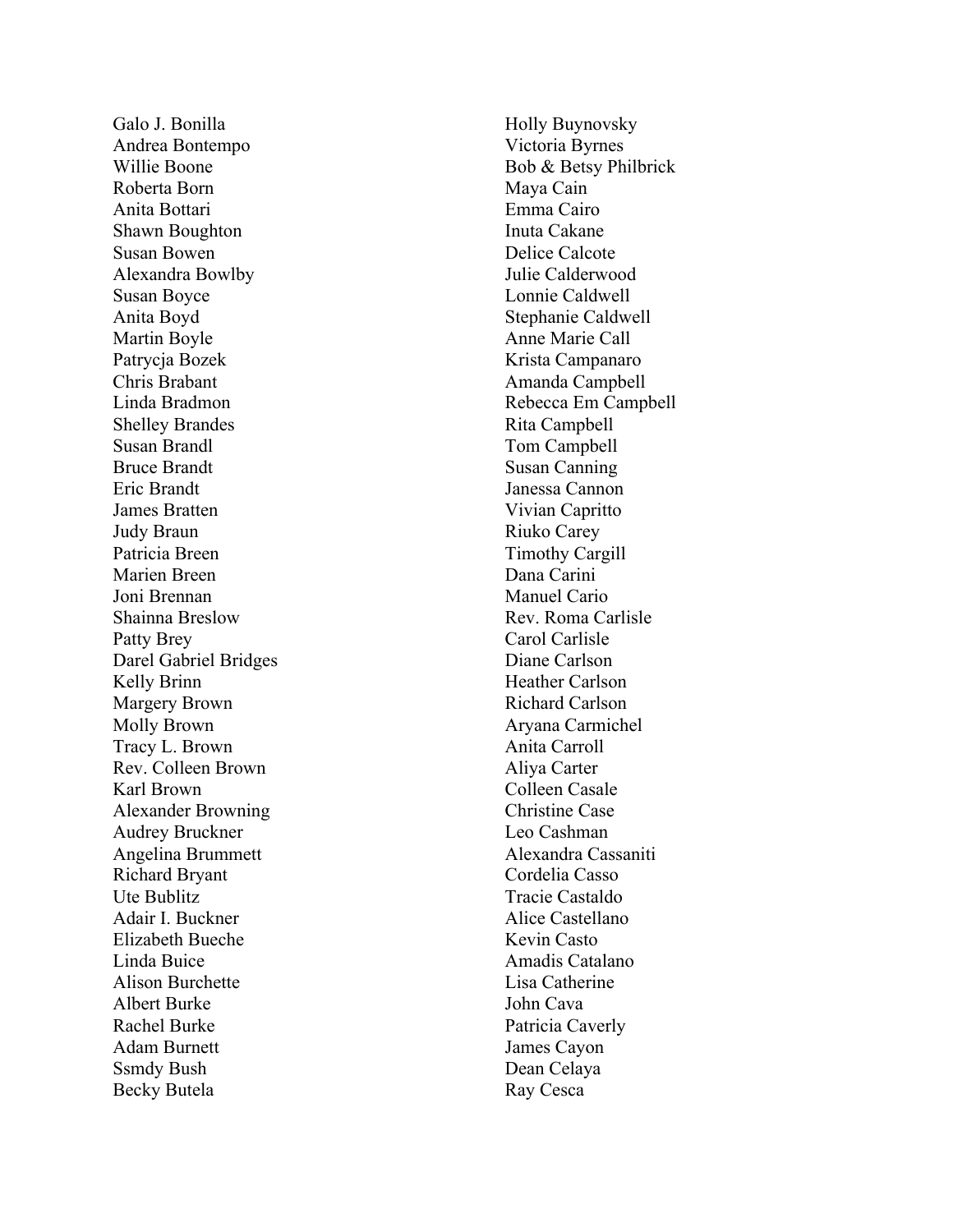Eriks Chamberlin Rebecca Chambers Alice Chan Christine Chancey Steve Chandler Christine Chao Teresa Chao Clara Chapman Nancy Chapman Karen Chappell Brad Charlevoix Craig Chase Greer Chase Bill Cheung Dawn Chike Wanna Chin Wendy Chin Beth Chiodo Cesar Chiriboga Kathy Chism Bree Christiansen Marguerite Christie Michelle Christmas Colleen Cimador Jeannette Clark Rose Clayton Anthony Clevenger Lisa Cline Molly Clinehens Tom Cockley Jessica Coco Alex Coelho Amanda Cofone Lulu Cohen Corneliaus Cole Gloria Cole Amanda Coleman Barbara Colon Eric Colwell Olga Comeau Mary Lou Conca Heather Condon Amanda Conrad Shannon Conrad Gary Conway Christopher L . Cook Delores Cook Deborah Cooney James Coons Gloria Cooper Mandy Cooper Frederick Coor David Cope Mary Cordaro Donna Corso Leslee Cotlow Cheryl Couch Colette Cowles Cynthia Cox Sidnee Cox Teresa Bradley Cox Diane Craig Veronica Craig -McFeely Marla Crites Deborah Crowell Rachel Crudale James Crumley Estelle Cruse Marcela Cruz Ryan Cumiskey Andrea Cummings Elizabeth Cunningham Steve Curtes Nancy Curtes Nicholas Curto Doug Czor Leslie Dack Isabelle Daikeler Yanne Dalman Giovanna Dalmares Dustin Dalton Lisa Dancing -Light Nancy Danley Gail Danos Pamela Dass Garry Daud Nora Davidson Cecilie Davidson Heather Davis Donna Davis Kenya Davis Alex Davis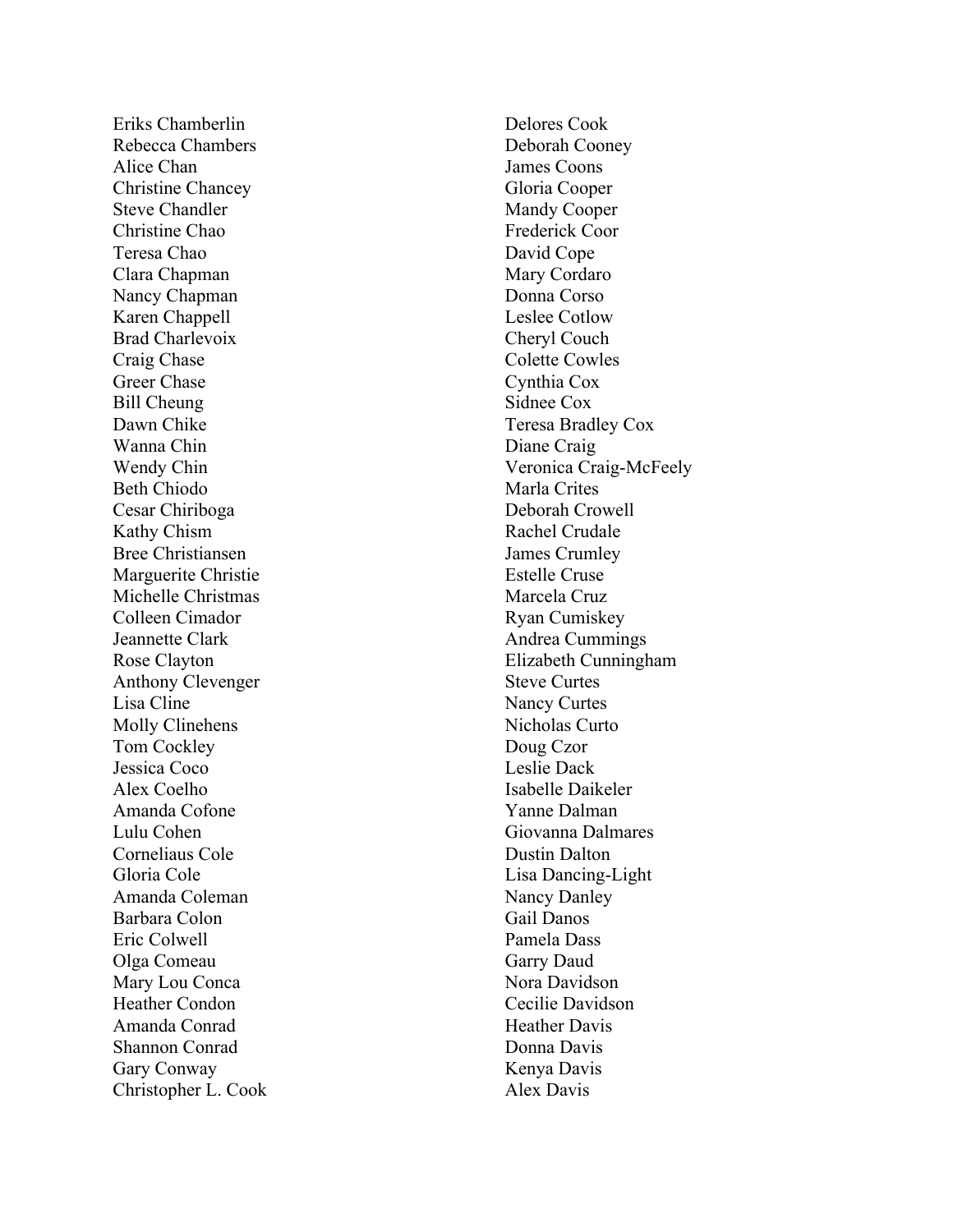Maureen Davison Tom & Elsa Dawson Scott Dawson Julia De Ath Melinda de Marmion Lauren de Remer Jeanine Deal Dezri Dean Katie Dean Jacqueline Debold -Thompson Garry Dedrick Diana Dees Sofia Delalanza Gypsy DeLaLuz Mayte Delgado Lisa Delgrande Todd Dell Linda Delman Ron Delp Connie deMaio Miriana Demas Beth Dennison Margaret DePasquale Jody DeRusha Anu Dever Colleen Devey Dylan Deveza Lin Marie deVincent Debbie Devine Kathy Devos Jessica Diamondstone Antonio Dias John Diaz Janet Diaz Rodrigo Diaz Emily Diefenbaugh Alan Dieringer Karen Dietschweiler Andrea DiGeronimo Christina DiJulio Athena Dileva Gavin Dillard Joseph Dillon Greg Dinger Nancyjo Dinsmore Sean Dobbyn

Maureen Doherty Catherine Dollahite Eduardo Dominguez David Donabedian Carol Donahoe Jessica Dorais Dian Dossias Jacqueline Downie Robert Dozier Vera Dragicevich William Drew David Druding Linda Ducharme Norma Duerksen Barbara Dufault Jack Duffie Sarah Duffy Lamnek Chantel Dunlap Lisa Duran Aimee Duree Michael Dustrude Sandra Dwan Darlene Dynega Nicole Dyson Anna Dyson Cindy Eagleton Heather Eatmon Nathan Ebbing Vickie Eberflus Brian Ebersole Vivian Edmondson Kimberly Edmundson Barbara Edwards Emily Eisen Monica Eisenstecken Laurie Eisler Lewis Elbinger Christina Eldredge Cynthia Eleazer Daniela Elefteriadis Luis Elizalde Joyce Ellenson Kris Elletson JoAnna Elliott Shelley Ellis Eugene Elmer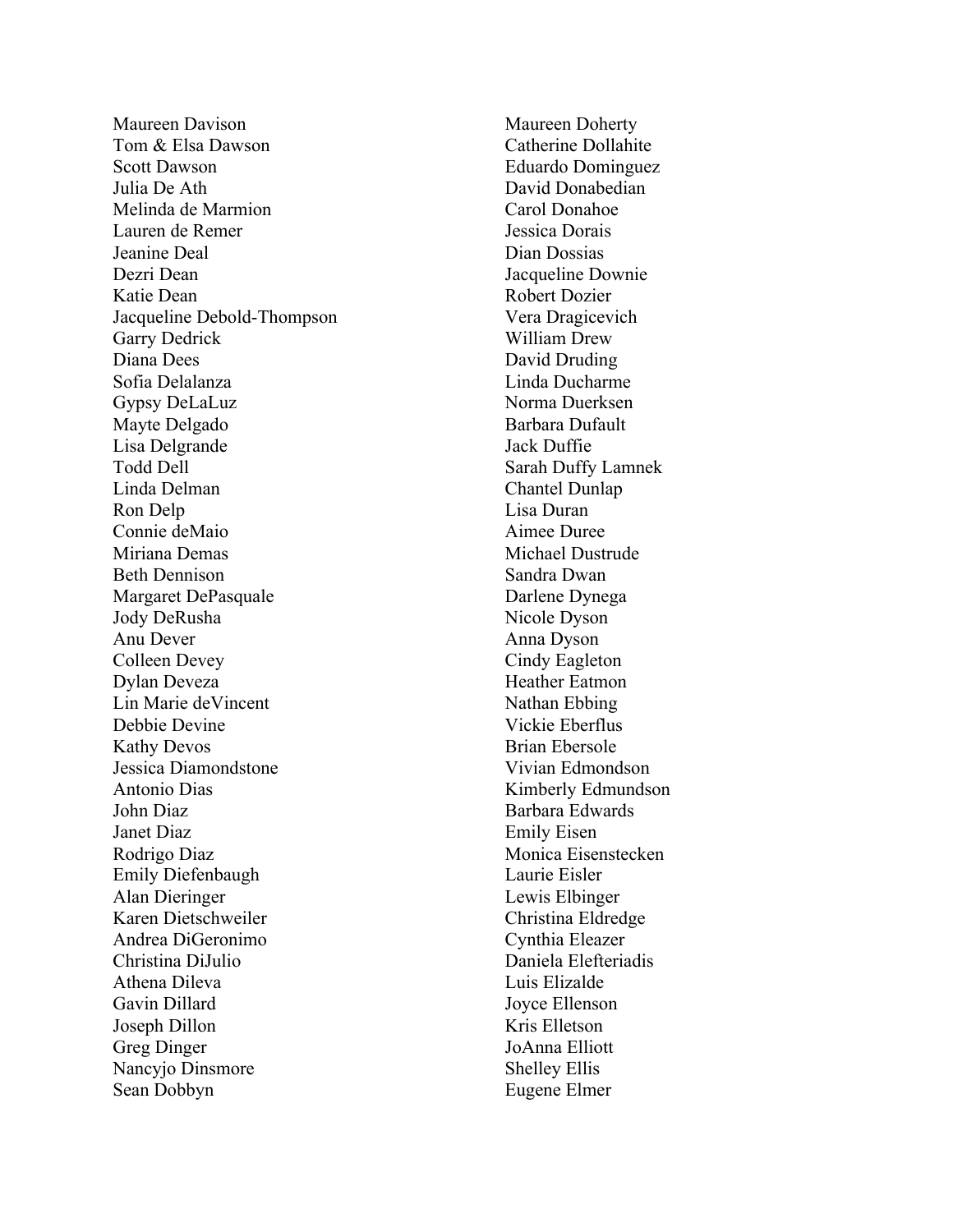Jennifer Erenberg Brian Errante Erika Escamilla Danielle Escayg Linda Espino Autumn Eyestone Joseph Fagundes Alison Fahland Judy Faiman Devin Fairbanks Bonnie Fairbanks Kathleen Fanone Virgnia Farver Craig Farver Maria Fay Pat Fenchak Karen Fenneman Keith Fennessy Elizabeth Fente Heather Ferguson Melissa Ferguson Arlene Ferguson Donni Fields Laura Fifer Stacey Finnerty Dianne Finno Arthur Firstenberg Laurie Fisher Hannah Fisher Jami Fitzgerald Robyyn Flahart Michael Fleck Elizabeth Fleming Wanda Flick Nikki Florio Lynn Floyd Tammy Flynn Maria Folts Yvonne Fontana Christa Ford Ananur Forma Brittany Forrest Susan Foster Erika Foutz Susan Fox William Foy

Allison Fradkin Lesta Frank Nathan Fraser Teresa Frederick Paul Freeman Cameron Freeman Debbie Friedman Seth Friedman Nora Frolick Richard Frost Susan Frost Virginia Fujii Jennifer Fuller Susan Fuller Belinda Fuller Krystle Fulton Bonnet Gerrard Shanta Gabriel Ula Gadea Susan Gage Antonio Gagliardi Karine Galadzhyan Michael Galceran Rosemary Galian i Sandra Galiwango Jeanette Gallagher Reza Ganjavi Leah Ganz Carol Garcia Julie Garcia Tara Gardner Joanna Gardner Nikki Garoutte Karl Garrett Cassandra Gatewood Robin Gaura Steve Gaylord Joanna Gear Annette Gehling Jennifer Gentry Jim Gerlach Maureen Germain Kara Giacobbe Lucy Giambrone Helen Gibson Martha Gies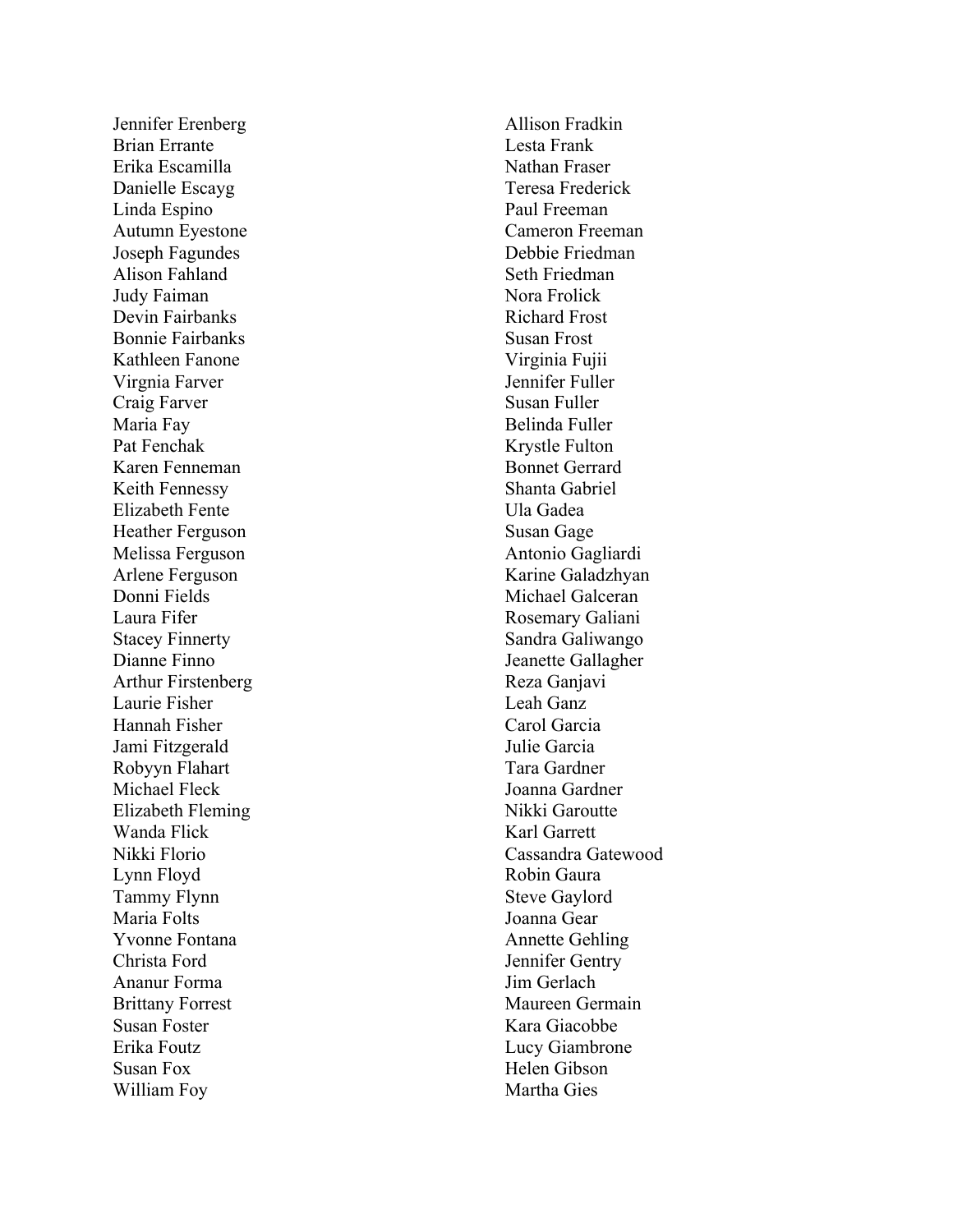Jessica Gilbert Janice Gildea Joseph Gilles Kylie Gillespie Thomas Gillett Valerie Gillman Barbara Gilmore Carolina Gilson Kathy Ging Marco Giordano Christina Giunta Christine Glaser Matt Glennon Serena Glidden Glenda Gloss Joanne Godlewsky Leslie Gold Victoria Gold Glenn Goldman Brenda Goldstein Jan Golik Danny Golnik Pat Goltz Victor Golubic Samantha Gomes Kelsey Gonzales Sol Gonzalvo Bert Goodrich Allison Goodwin Lonnie Gordon Marcy Gordon Cathy Gottschalk Susan Graham Mark Graham Vincent Granata Sandra Gray Laurel Green Mike Green Nona Green Arthur Greenberg Susan Greenberg Dward Greenbird Molly Greeno Jane Greenwood Rick Greenwood Petrina Gregson

Gloria Gressman Diana Griffin Joshua Griffith Constance Grimm Kathryn Gritton Emily Grove Suzette Guadarrama Linda Gudmundson Charlotte Gunther Katrina Gustafson Kirby Gutow Chad Haa Brett Haavisto Nicole Hagen Sandra Hall Julia Hall Jeremy Hall Whitney Hall Judy Halliwell Jeanne Hallquist April Hampton Jimmy Han Shannon Hanaway Don Handyside Wolfgang Hanemann Maria Hanley Laura Hanrahan Evan Hansen Heidi Hansen Ruth Hara Geza Harasz Ericka Hardie Sandra Hardy Beverly Harlan Amy Harlib Suzanne Harrington Richard Harrison Doreen Harrison Janet Renee Harry Carol Hart Randall Hart James Hart Bruce Hartdegen Judith Hartwigs Jason Harvey Diane Hashem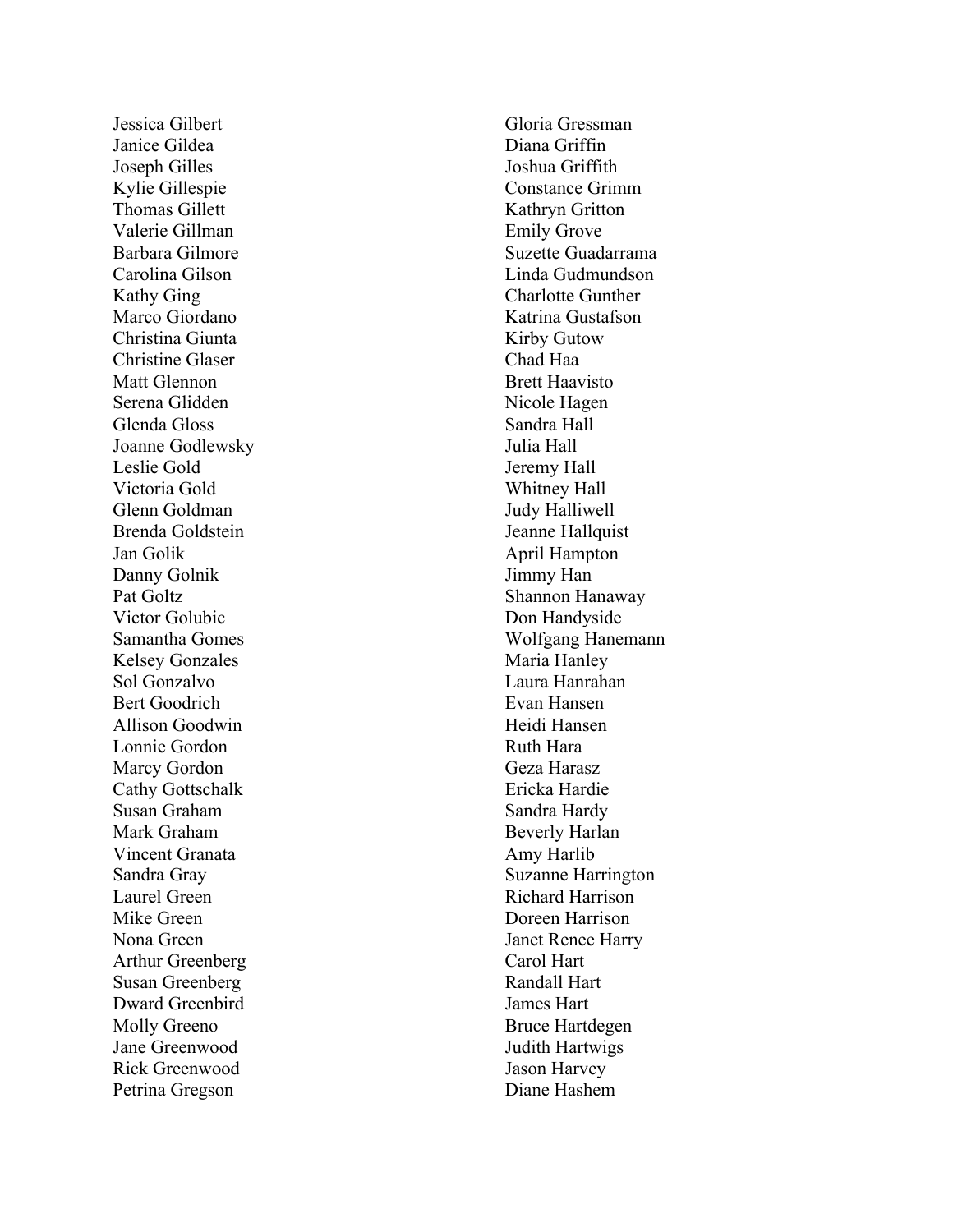Simone Haslam Sonia Hassan Jeannette Hassberg Karen Hasselo Christine Hatfield Ashley Hathaway Linnea Hauser Marsha Hauser Alison Hawkins Katie Hawn Lindsey Haws Khristine Hawthorne Turahn Hayden Paul Hayward Kevin Heairet Kathleen Healey Diane Heath Dana Hees Jacqueline Heim Zachary Heller Jane Hellewell Leslie Henderson Marla Henderson Heidi Hens John Henshaw Richard Henson Henna Heringer Fred Herschelman Denise Hevly Sherri Hewett Jim Hickey Deborah Hickman Robert Higgins Anne Hinde Genaveve Hinegardner Bob Hird Jack Hix Deb Hodgdon Christina Hodge David Hodges Galyna Hoffer Cynthia Hoffman Janis Hoffmann Jim Hogue Lonner Holden Katarina Hollbrink

Larry Holm Prudence Holmes Valeri Hood Michelle Hood Darwin Hoop Brandi Hope Caroline Hope Charlene Hopey Renee Horne Ruth Horneck Christine Horowitz Lee Horowitz Rebecca Horton Sue House Samuel Howard Bruce Howarth Peter Howe Wendy Howell Mary Howland Olina Hren Sam Hubbard Sarah Hudock Sue Hudson Lauren Huefner Charles Hughes Glynnis Hughes Courtney Hull Rebecca Hull Barbara Humphrey Judith Hunt Lisa Hupfer Helen Hurst Erin Hurst Brian Hurst Lisa Hutchinson Cheryl Hymas Gordon Igov Kim Invergo Melanie Irwin Sue Isfreeya Dianna Isom Sharon Iszak Martin Iversen Ingrid Iversen Janine Iyer Keri Jackson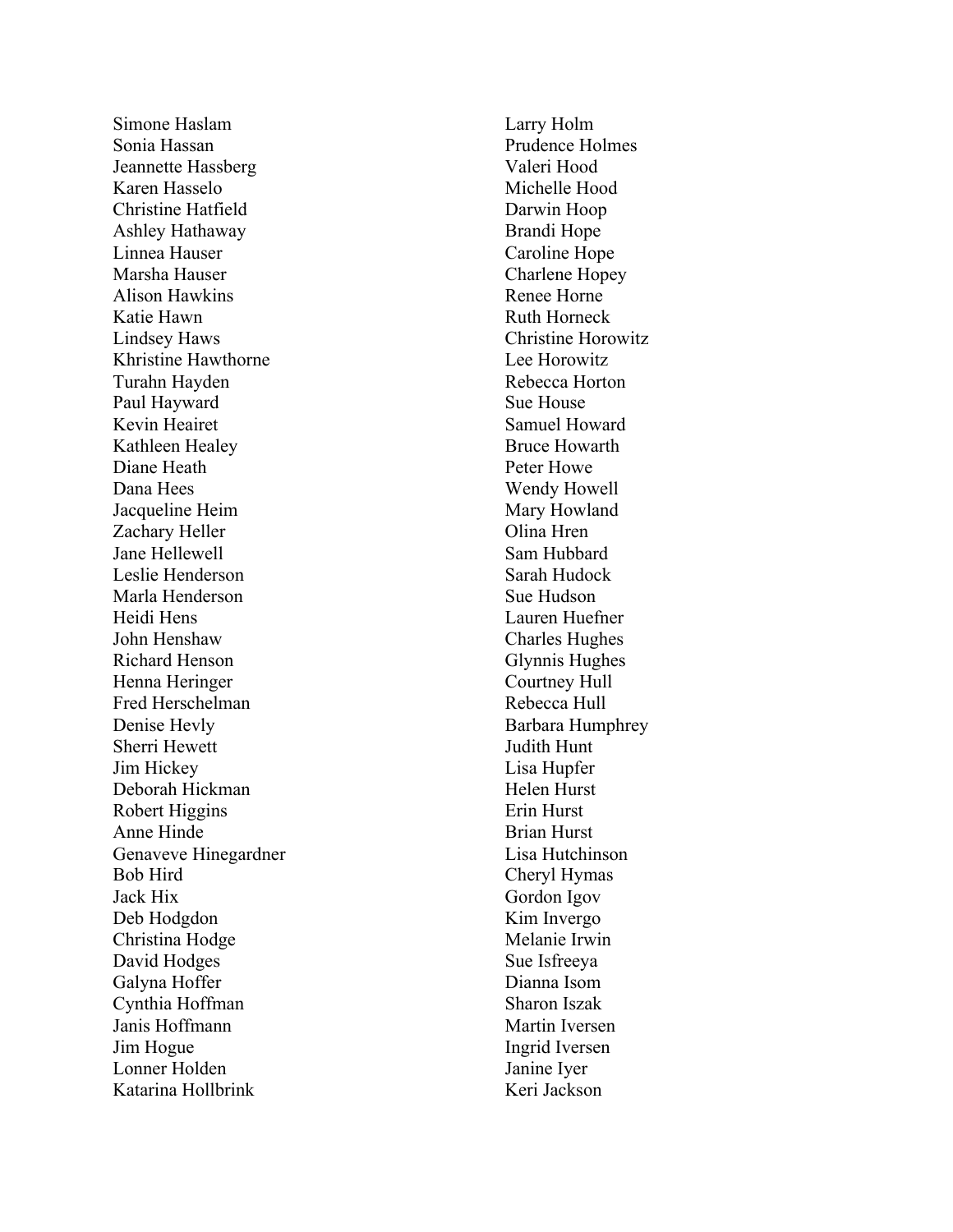Shawn Jackson Donna Jackson Jennifer Jackson Hannah Jackson Adrienne Jackson Andrew Jackson Mieke Jacobs Steven Jakobsen Joyce Jallo Robert James Barbara James Les Jamieson Maria Janca Ernie Janet Melissa Janicke Kim Jansen Jennifer Jansen Vic Jasin Desiree Jaworski Deb Jellick Lauren Jenkins Janis Jenkins Laurie Jenkins Tove Kristine Jensen Garry & Linda Jensen Nancy Jensen Christine Jensen Benjamin Jensen Jeanette Jensen Mary Jochim Lewis John Aiden Johns Grace Johnson Janet Johnson Jean Johnson Karen Johnson Mark Johnson Michael Johnson Stephana Johnson Stephen Johnson Alexander Johnston Terry Johnston Matthew Johnston Gail Jones Georgina Jones Jolie Jones

Judy Joseph Kathleen Jones Kecia Jones Louise Jones Mariorie Jones Stephanie Jones Susan Jones Dori Joyner Erikson Norma Juby Seth Kalin Angela Kaloudis James Kapellas Lejla Kappmeyer Camila Karam Priscilla Karant Sarah Karmani Katherine Katzin Tim Kauffman Richard Kauffman Paulina Kay Mike Keating Anne Keehn Kathleen Keil Betty Kelley Steve Kelley Josie Kelly Doe Kelly Jo Kelly Thomas Kelly Stacie Kendall Karin Kendrick Paulette Kennamer Carol Kenney Marjory Kephart Ingrid Kepler -May Ted Kerasote Teresa Jo Kernbach Albena Kervanbashieva Ginger Kesler Bonnie Kestner Christopher Ketcham Shelly Kidwell Jane Kiesel Megan Kimmelshue William Kinard Catherine King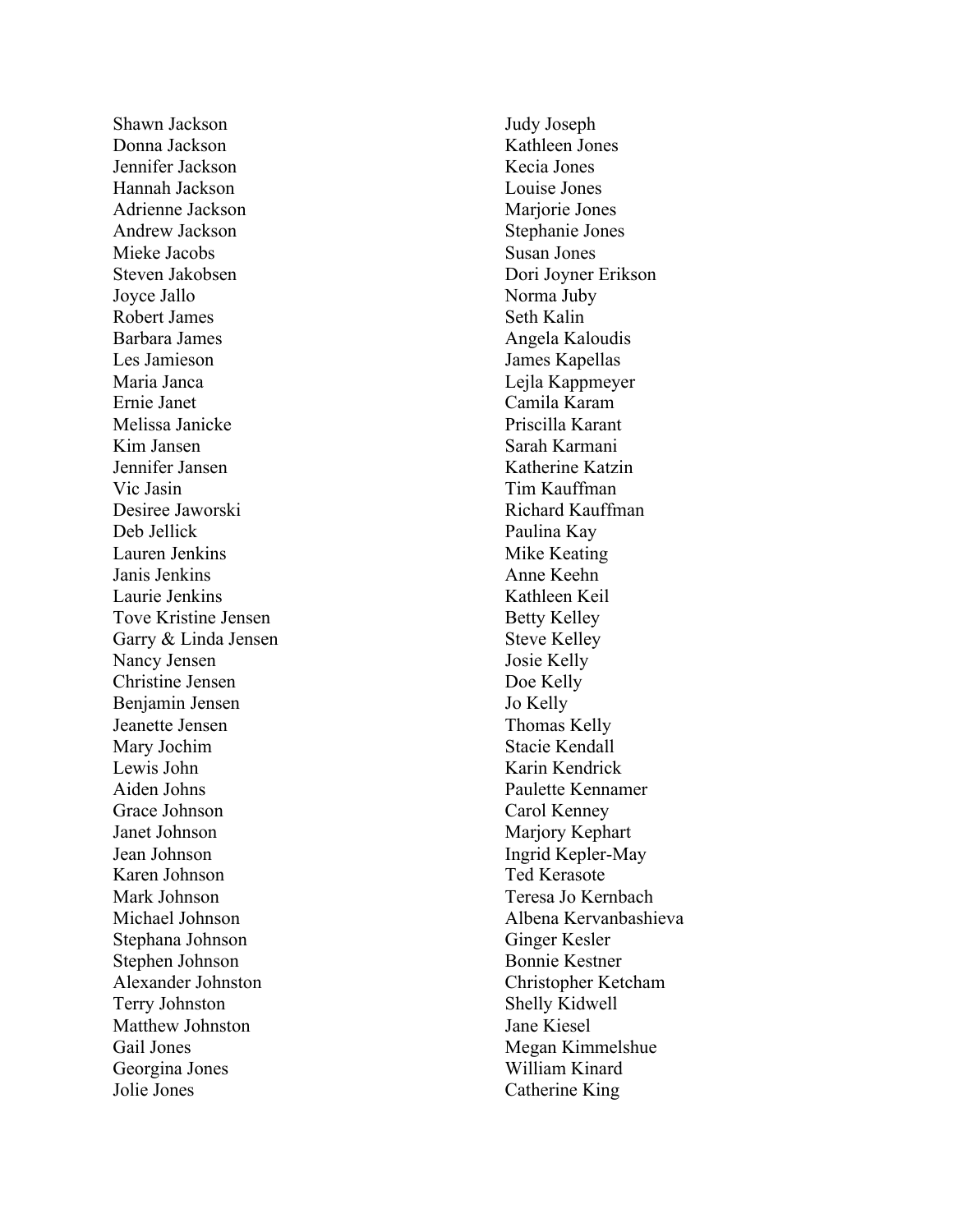Denise King Elaine King Sheryl King Vicky King Scott Kingsley Lucinda Kinlow Nancy Kirtley Laura Kissmann Ollis Kitchens Karma Kitto Tammy Kjos Yuki Klahr Anthony Klein Jackie Klein Tiffany Klein Deborah Klein Steen Kleist David Klim Nancy Klimp Christy Klincewicz Karen Klink Gayle Klor Doris Knick Una Kobrin Cindy Koch Leigh Kohnfelder Gillianne Kolb Trisha Kometer Agni Kontras Denise Kontras Deborah Kornblau Lisa Koska Robin Kostrikin Kristen Koziel Kathleen Krailler Lisa Kreimes Ulrike Kretschmar Heather Kropf David Krupnick Jill Stacey Krutick John Kurczewski Ronald Kuriloff Marilyn Laatsch Alice LaBarge Denis LaBrehce Julie Lacourse

Chantal L a Font Josephine Laing Mindy LaManta John Lamar Sherry Lamb Ellen Lamb Abdellah Lamini Jennifer Landgraf Amy Landon -Arnel Gerald Landry Thelma Landry Desiree Langeveld Emily Lanxner Jennifer LaPorta Elizabeth Larson Michele LaRue Bonnie Lascelles Modrall Lathers Robert Latta Kenzie Lattimer Lisa Laughlin Gene Lawson Dan Lawton Marjorie Layman Danielle Lazarakis Ljiljana Lazetic Marilyn Lebish Kezia Lechner Faye Lederman Cathy Ledward Ruby Lee Elizabeth Lee Terry Lee Shirley Lee Amanda Lee Nancy Lee -Menard Daniel Lefkowitz Laura Legere Kathy Lekic Allison Lekstrom Sean Lemert Tessa Lena Carolyn Lenert Jess Lerner Dana Lewis Laraine Lewis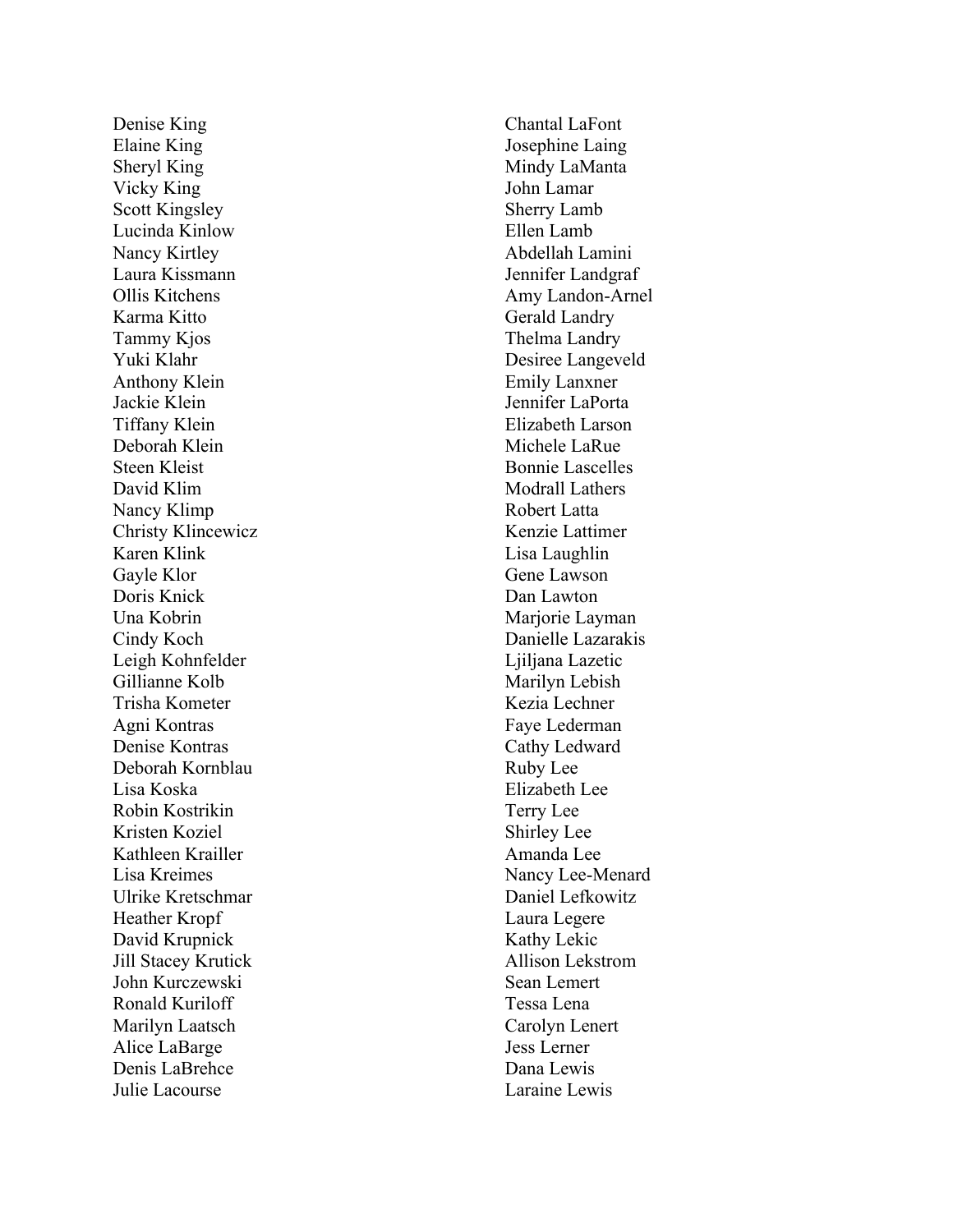Kathleen Lewis Ralph Lewis Sylvia Lewis -Gunning Dewi Maile Lim Susan Lincoln Jimmy Lindsjo Timothy Lindstrom Gayin Linx Lisa Lipkin Valerie Lis Beki Lischalk Vladimir Litvinenko Teresa Litz Lisa Livekady Emily Lloyd Carol Loar Ashana Lobody Tessa Lochhead Diane Lochner Anthony Long Jessica Longstreet Alma Lopez Judith Lorraine Laura Love Ming Lovejoy Karen Lovejoy Lisa Lovelady Josephine Lowe Helen Lubin Maria Luebke Lidia Lundberg Victoria Lunt Gail Lusson Rosario Luttenberger Kristin Lynch Ken Lynch Helen Lynch Joseph Lyons Marta Macbeth James Mackinder Jessica MacNaughton Robert Maddox Janice Madore Paula Mae Mafi Maea Alfred Magaletta

Nicole Magee Michelle Magid Joseph Mallak Jari Malm Marla Mangone Augustin Manke Maureen Manley Sheila Mannix Denise Maple Renee Marceau Michael Marcella Mary Marcina Leslie Mardenborough Abbygail Mark Cecilia Marker Manuel Marques Ricardo Marques Tina Martellacci AmyMartenson Hope Martin Mike Martin Beverly Martin Brenda Martinez Latricia Martinez Reyna Martinez Roseann Martorana Janet Marx Jane Marzewski Kathy Masberg Nicole Mason George Massey Shelley Masters Brooks Mathern Alicia Mathison Veronica Matus Godoy Maria Mauceli Cee Maudal Maria Maudlin Benedict Mauer Diane Maupin Ppaul Maupin Kathleen Mautner Tania Maxfield John Maxwell Geraldine May Maria Maycel Sarah Mayer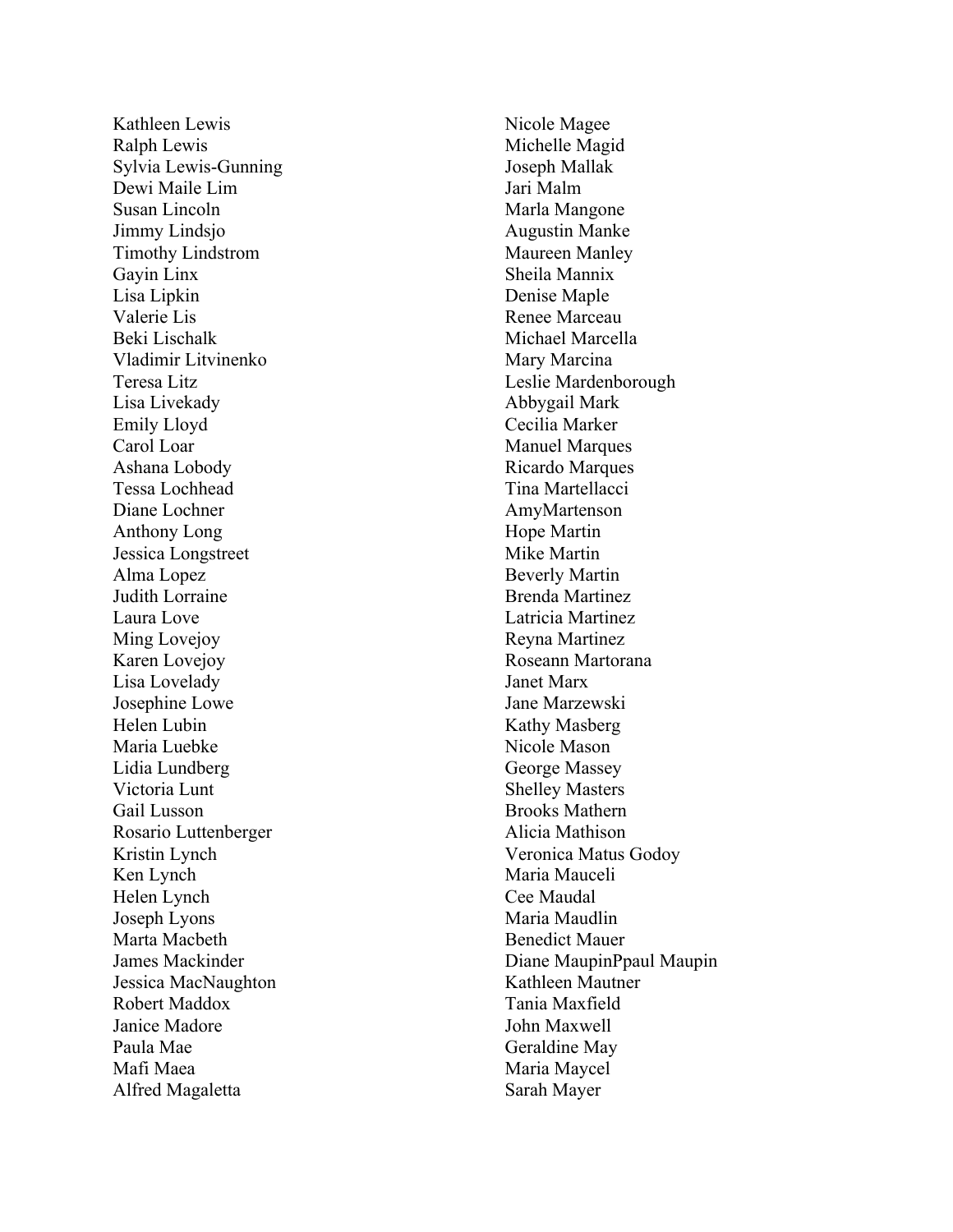Noreen McCarthy Christine McCarthy Donna McCarthy Sheryl McCartney Erin McClary -Carter Evan McClelland Ellie McCole William McCormick Lynda McCourt David McDowell Thomas McFarlan Patricia McGinnis Brooke McGowan Denise McGuire Cathleen McGuire Tonya McKimmy Janelle McKinley Sarah Mclean Jolene McManus Colin McNamara Teresa McNaspy Michelle McNitt Patricia McNulty Brad Meadows Scott Mealiff Breeze Medina Frank Megyery Marsha Mehrdad Nathan Meister Michelle Melendez Theresa Melia Christine Melkonian Juan Meneses Ilse Menger Phyllis Menos Andrea Mercier Nick Merolesi Lisle Merriman Amanda Merriss Vienna Merritt Moore Geri Metz Heather Metz Morton Michaels Lynn Micucci Shaina Milam Mara Miles

Lorene Miller Steve Miller Louis Miller Henry Miller Doreen Miller Lisa Miller Alisa Miller Kathleen Miller Calvin Milroy Thomas Mirese Lora Mitchell Alicia Mitchell Robert Mitchell Diana Mitzel Kim Modesitt Ellen Mogensen Bernard Mohn Nicki Mohr Deborah Mokma Louanne Moldovan David Molidor Marilyn Molitor Linda Molyneux Heather Molzan Guy Monacelli David -Michael Monasch Tina Montajano Maria Montano Gayle Montgomery Karen Montoya Eric Moore Grace Moore Katrina Moore Matthew Moore Connie Moorhead Yvette Morales Ken Moran Laura Mordaunt James Morgan Tiffany Morgan Rebecca Morr Mary Morris Molly Morris Wanda Morris David Morrison Manorath Morrison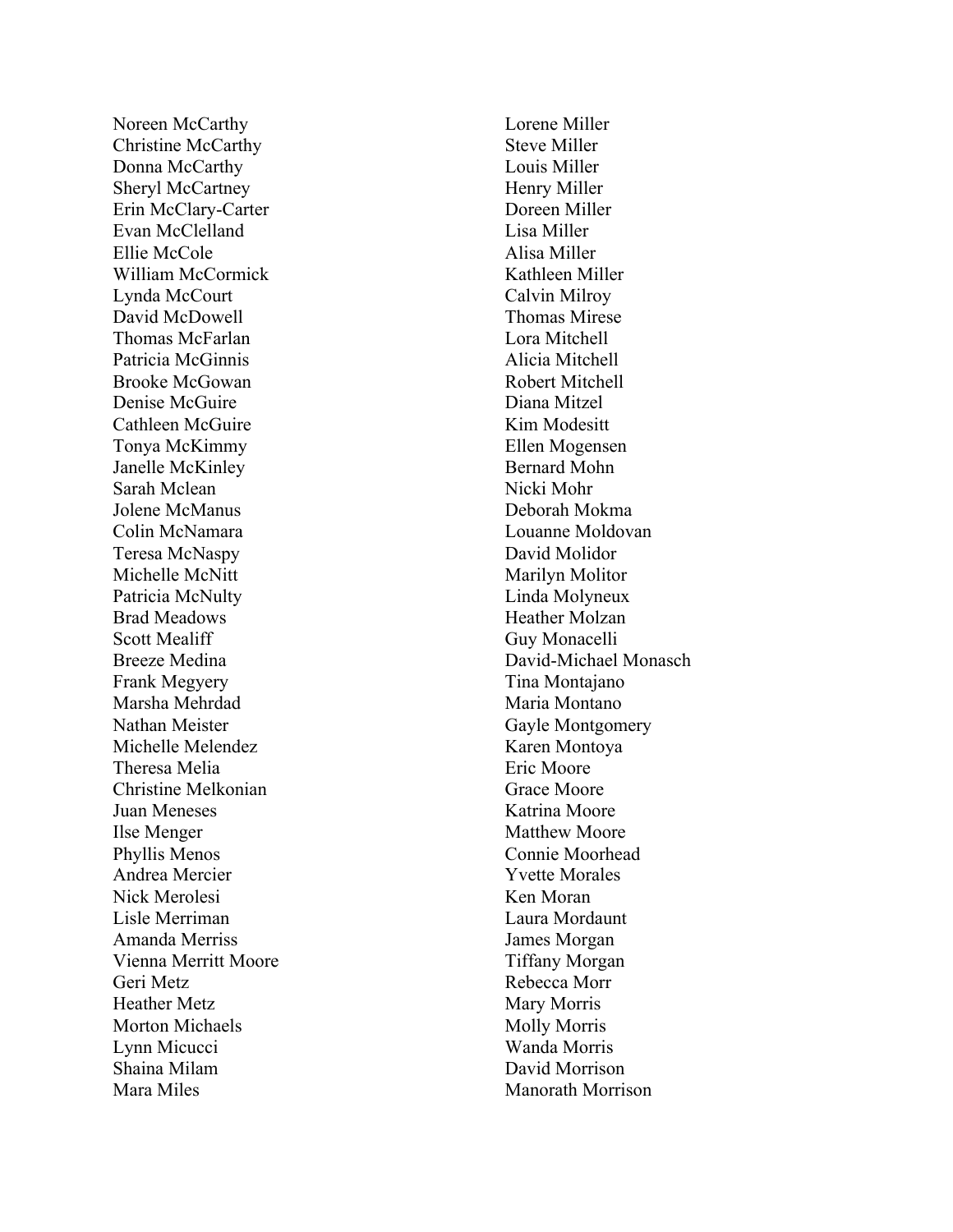Shari Morrison Teresa Mosby Rich Moser Lisa Moskow Danielle Moskowitz Amanda Moss Sherry Mowry Falene Moya Ravens Muehlgay Ross Muir Maria Muir Miles Mulcahy Corinna Muntean Sierra Murphree Sierra Murphree Jim Murphy James Murphy Jessie Murphy Danielle Murphy Faris Valerie Murphy Greene Phyllis Myer Christina Myers Rik Myers Chelsea Myrman Richard Nace Marilyn Naparst Nick Napolitano Karen Napper Daryl Nash Lynn Navarra Kimberly Neal Alexia Neill Kamala Nellen Brenda Nelsen Elizabeth Nelsen Jodi Nelson Nicki Nelson Steven Nethercott Maria Nevels Brent Newman William Newman Pam Nichols Stine Nielsen Shelly Niemand Anna Nikki Noelle Nimallah

Terri Noggle Virginia Noggle Bernie Noiman Mamoon Noorestani Michelle Nordstrom Cristina North Jessica Northey Kara Nova Albert Novak Alicia Nowicka Anna Nowicka Harvey Nuila James Nunn Sharon Nutt Annie O'Connor Meaveen O'Connor Virginia O 'Connor Jessica O'Kan e M.P. O'Neal Amie Oakley Donna Obdyke Debbie Oberhausen Annie Ocean Frank A . O 'Donnell Claudette Ohlsen Nina Olivearez Tom Oliveira Martin Oliver Valerie Olson Victoria Oltarsh Brian Olynek Gail Oosting Dorothy Ormerod Ron Orovitz Peter Orphanides John Orr Larry Ortega Deb Osgood Irene Osten Richard Oswald Hani Othman Joyce Ott -Kaufman Deborah Outlaw Valerie Owens Jim Pa Steve Padgett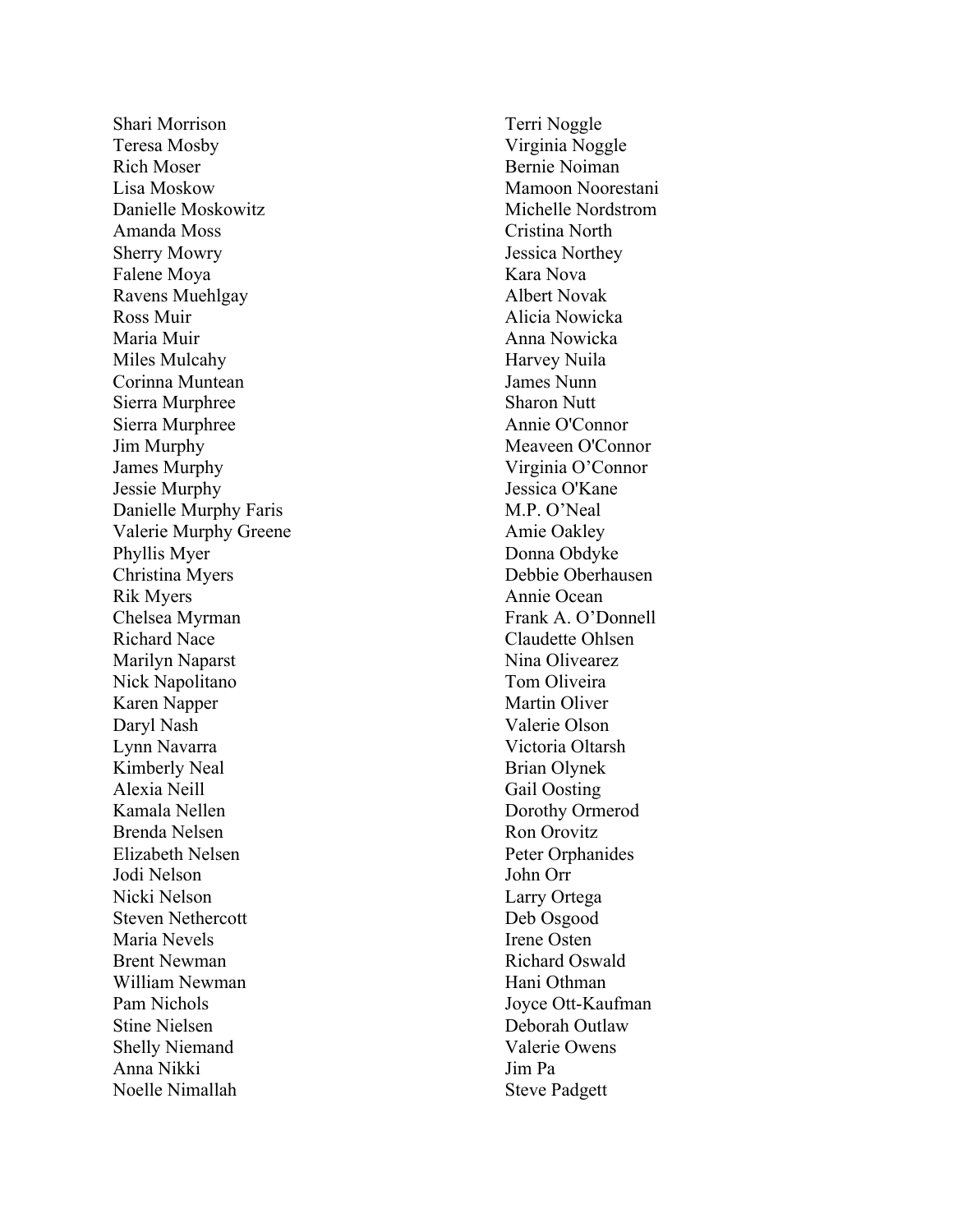Holly Padilla Angela Page Marlene Palicz Michelle Palmas Shelly Palmer Vivian Paolini Ida Pardo Ralph Parker Beedy Parker Larry Parrish Joan Parsons Fred Pasner Mark Passow Araya Pathwalker Margarita Patino Kirk Patrick Diana Patterson Stephanie Paucar Julie Paul Kate Paulin Elizabeth Pavlov Megan Pearl Dane Pearson Nita Peltier Janet Penn Lynda Penwell William Pepper Marlena Perez Julie Perez Andy Peri Celia Perillo Jillian Perkins Dottie Perkins Abram Perlstein Catherine Perman Donald Perry Debbie Persampire Brian Peters Daniel Peterson Glenda Peterson Brooke Peterson Mark Petrey Daniela Petrilli Claudia Petrilli Antoine Petrone Lana Petty

Elizabeth Phair Brian Phillips Robert Phillips Rhonda Phillips Sharon Phillips Sherry P iche Brittany Pierce Floyd Pike Thora Pilling Blanca Pineda Jeannine Piro Nkisi Pi r o Ally Pi r o Rocco Piserchia Jon Place Sergey Plotnikov William Plummer Denise Podbielski Stan Podgorski Sandy Poe Yvonne Polenc Linden Politi D. Ray Polk Cliff Pollauf Kyle Pople Nicole Porcaro Maggie Porterfield Meredith Potter Lora Potts Jennnifer Powell Debra Pratt Susan Predl Theresa Prescott Theresa & Walter Prescott Melanie Priest Adrian Prime Gabe Prindle Dawn Proctor Patricia Proehl Janice Pronko Mark Proudfoot Elena Prudnikova Elisabeth Puccio Cheryl Pursel Joseph Querciagrossa Nick Quinlan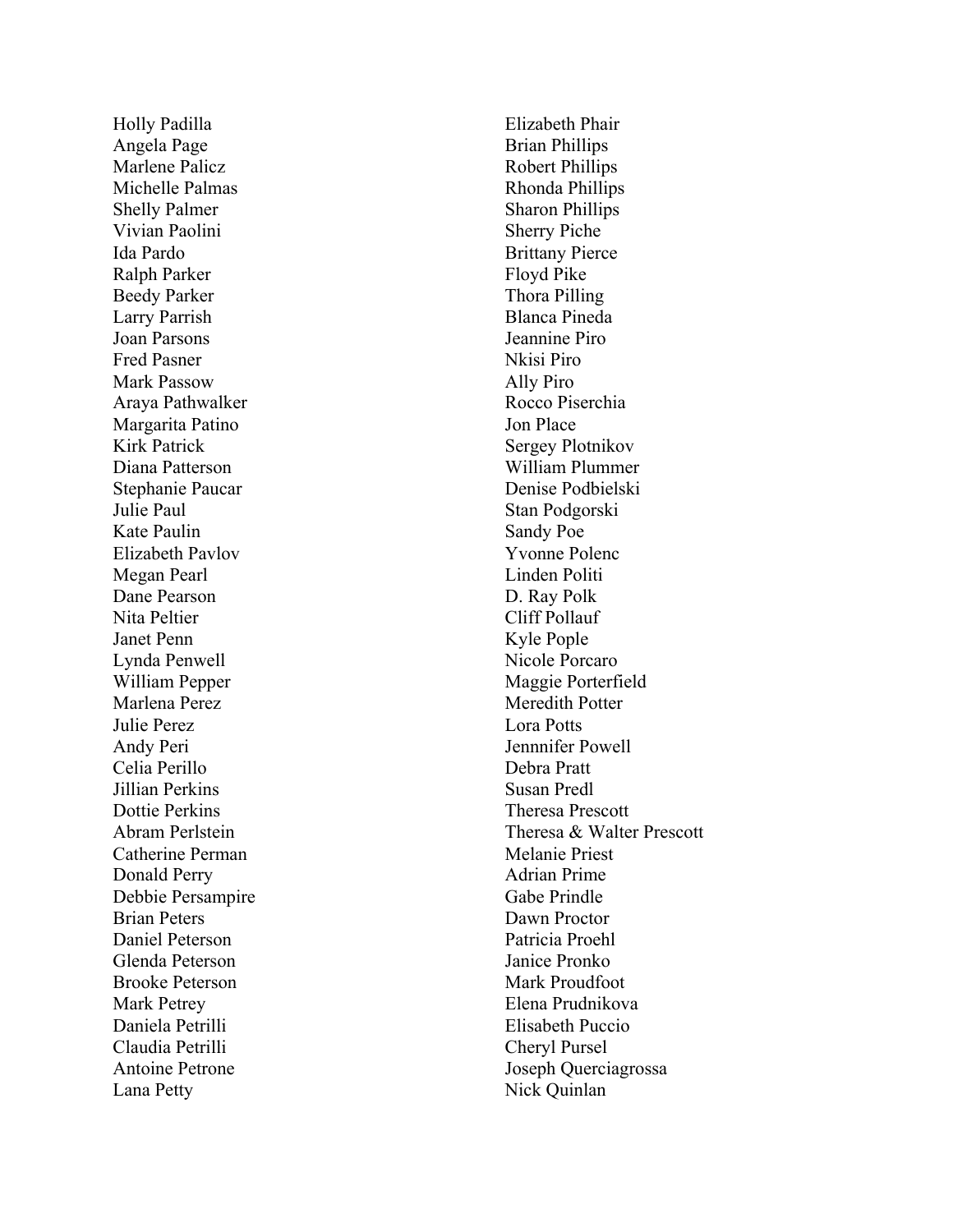Raymur Rachels Cara Rachlin Beverly Raimondo Harry Rainbow Donna Raineri Janice Rainey Anil Ramachandren Lorraine Ramey Carole Ramke Betsy Ramsey Donna Randazzo Bill Randell Jessica Rangel Cindy Ranuio Rebecca Rasmus Mair Rathburn Malina Rauschenfels Renee Aleen Realmuto Alexa Rebecca Rhonda Reichel Natalie Reid Shane Reilly Sarah Reilly Kelcey Reina Darcy Reinagel William Reinard Conny Reis Tristen Reis Jim Reisfelt Nita Renfrew April Renninger Richard Reno Julie Retzlaff Jeanette Reuhl Pip Reynolds Ellen Rice Karen Rich Lindsy Richards Rich Richardson Juliet Richardson Laura Richter Brian Ridgway Isis Riesterer Albert Gil Riley Ruth Rin Jennifer Ripley

Dar Riser Kim Riser Richard Ritz Francisco Rivera Chaya Rivkin Jason Robards III Carol Roberts Susan Roberts Chris Robison Cynthia Roche Therese Rockwell Francisco & Abigail Rodriguez Erika Rodriguez Francisco Rodriguez Kendra Rodriguez Sara Rogers Kelly Rogers Deborah Rogers Rafael Rolon Kathleen Roman Donna Romo Laura Rosas Elaine Rosati Solvejg Rose Beverly Rose Lela Rose Susan Ross Christine Rosser Kate Rossetto Joseph Rossi Joann Rossi Sylvie Rossi Lara Roth Cynthia Roush Kathi Roussel Jann Rowbal Laura Roy Roland Roy Paula Rucker Miranda Rudegeair Lorrie Rudolph Andrea Ruffo Sandy Ruiz Lisa Runnels Kathy Ruopp Patricia Ruppel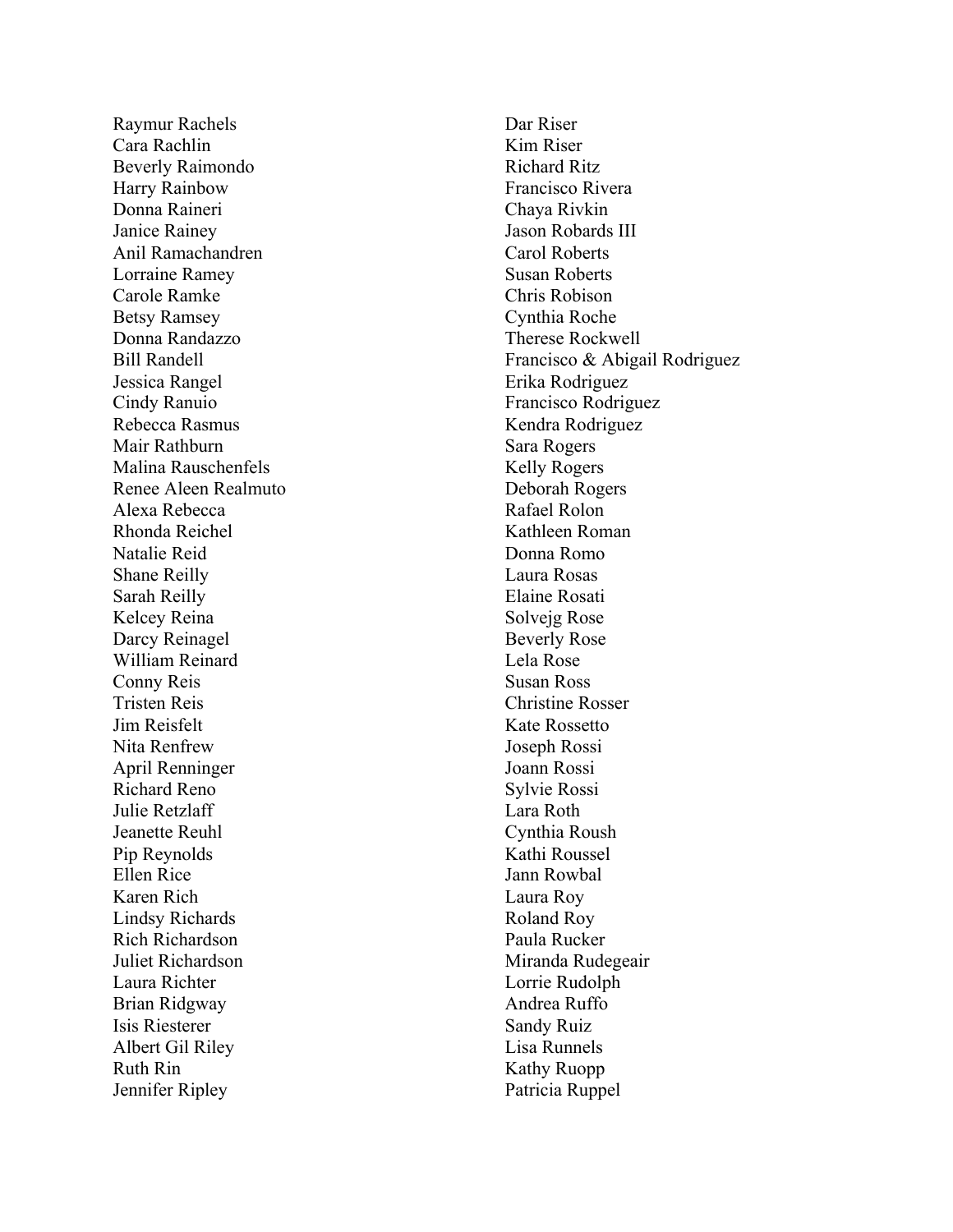Sharon Rushton Nancy Russell Lynn Russell Daniel Rustigian Susan Ryan Julie Ryan -Winkley Cynthia Ryden Barb Rysdale William Sabella Susan Sachs Troika Saint Germain Emma Sainz Olivia Salamon Raul Salazar Sojourner Salinas Leanne Salter Teoma Sanders Tina Sando Stacey Santoro Marilou Santos Nicole Santos Karl Sapp Raine Saunders Robert Saunders Angela Scala Linda Scavo Annie Scheppach Ted Schiefelbein Jr . Marna Schindler Donna Schivley Dianne Schley Marcus Schluschen Liz Schmidt Darlene Schmidt Amber Schmollinger Alice Schneiderman Marie Schopac Jeff Schreiber Karen Schulte Erica Schumacher John Schurko Nancy Schwartz Carolyn Scott John Scritsmier Paol Seagram Adam Sealey

Crissy Seamster Helen Sears Kenneth Segal Yvonne Segal Nicolas Segaud Deb Seitzinger Carolyn Selm Troy Seman Conny Sena Karen Sensenig Deb Serna Rose Shafi David Shannahoff-Khalsa Antonette Sharfin Julie Shaw Olga Sheean Lise Sheehan Rachel Shelley Susan Shemin Steve Shequin Bruce Sherman Chuck Sherwood Tom Shields Tracy Shiflett Dolores Shine Deborah Shisler Gloria Shkolnik Chantae Shor Steven Shore Valerie Shore Seirna Shouna -Leaher Amy Shute Judith Shutes Natalia Sibirtseva Sabrina Siegel Rex Siegmeth Christine Siena Victoria Sievers Liz Sigel Elizabeth Sigel Allan Sikorski Cheryl Silberman Armando Silva Nathan Silvera Michael Silveria Michael Sinclair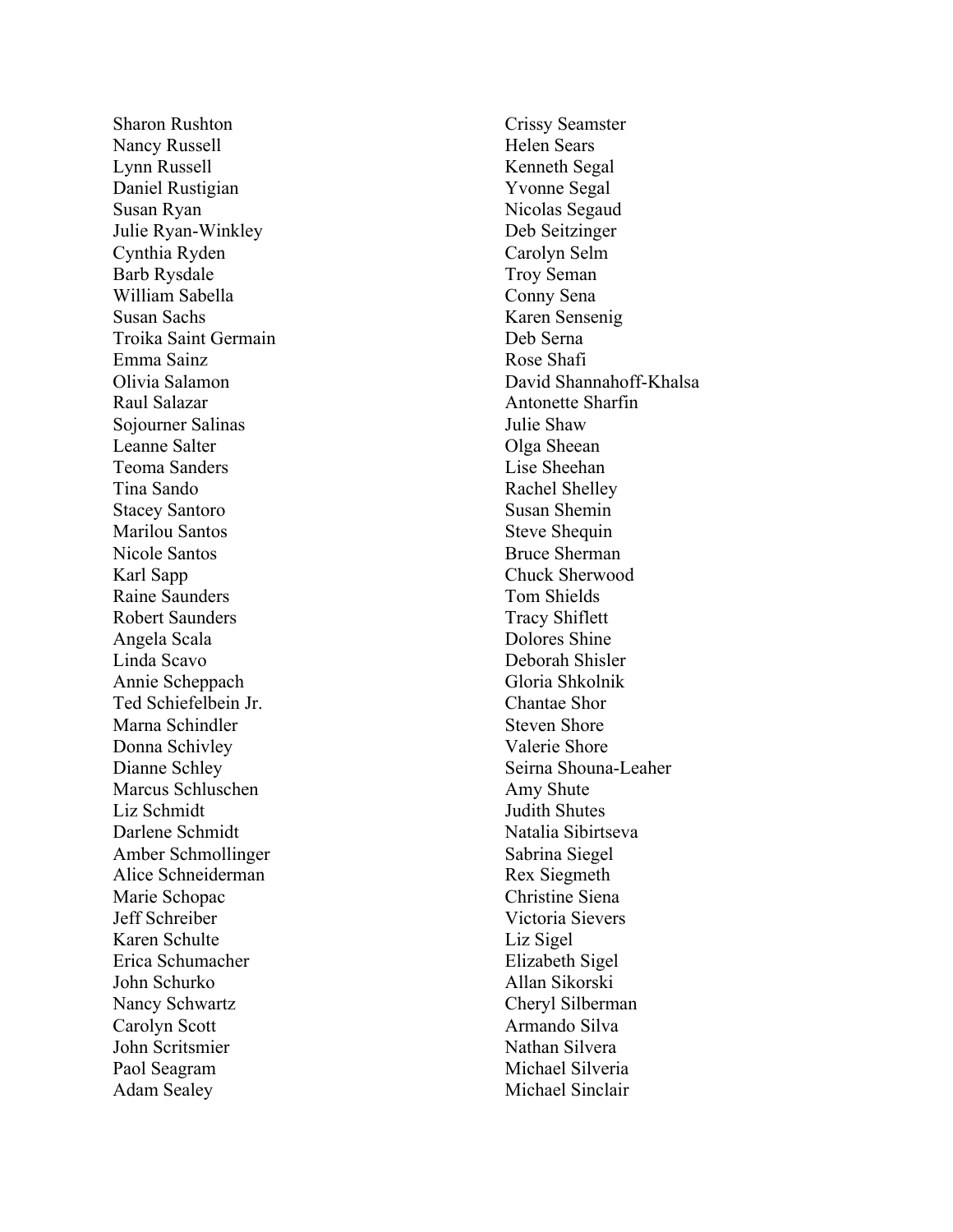Frederick Sinclair Martha Sirjane Peter Sjvoberg Carol Skabe Randall Skates Beverly Skinner Sarah Skoda Baylen Sky Chuck Slade Courtney Sletten Brie Sloan Barbara Smith Brittany Smith Caroline Smith Caryl Smith Cathy Smith Dana Smith Doris Smith Fred Smith Gar Smith Guila Smith Janice Smith Jasmine Smith Kelley Smith Linda Smith Lynda Smith Melissa Smith Noel Smith Sabina Smith Zoe Smith Davide Smith Jr. Melinda Snead John Snyder Matt Snyder Natasha Soleiman Joshua Soleiman Yvonne Solis Patricia Sonne Joyce Soos Jesus Soriano Beverly Sosin Jason Sostaric Carol Spangler Zach Spangler Amy Spaulding Sarah Spector

Robert Speights Sharon Spencer Therell Spencer Jesse Spencer Diane Sperber John J . Spofford Lasya Sreepada Marc St. Louis Ann Stahl Nick Stango Robert Stano Valerie Starr Claire Steele Bonnie Steelman Jennifer Steinberg Gabriele Steiner Kathleen Stenstadvold Irena Stepanova Allison Sterritt Martha Stettinius Margy Stewart Mickie Stewart Alison Stockland Michele Stoddard Margaret Stoklosa Suzann e Stone Harmony Storms Rachael Stosiek Barbara Stott Toby Stover Mary Stowe Christine Strasser Janne Straus Dana Strayton Shelby Stricklin Elizabeth Stringer Karen Strode Christopher Strunk Susan Stucko Francoise Studer Lynn Stull Shoshana Suellis Carol Sullivan Donna Summers John Sunde Sandra Sunseri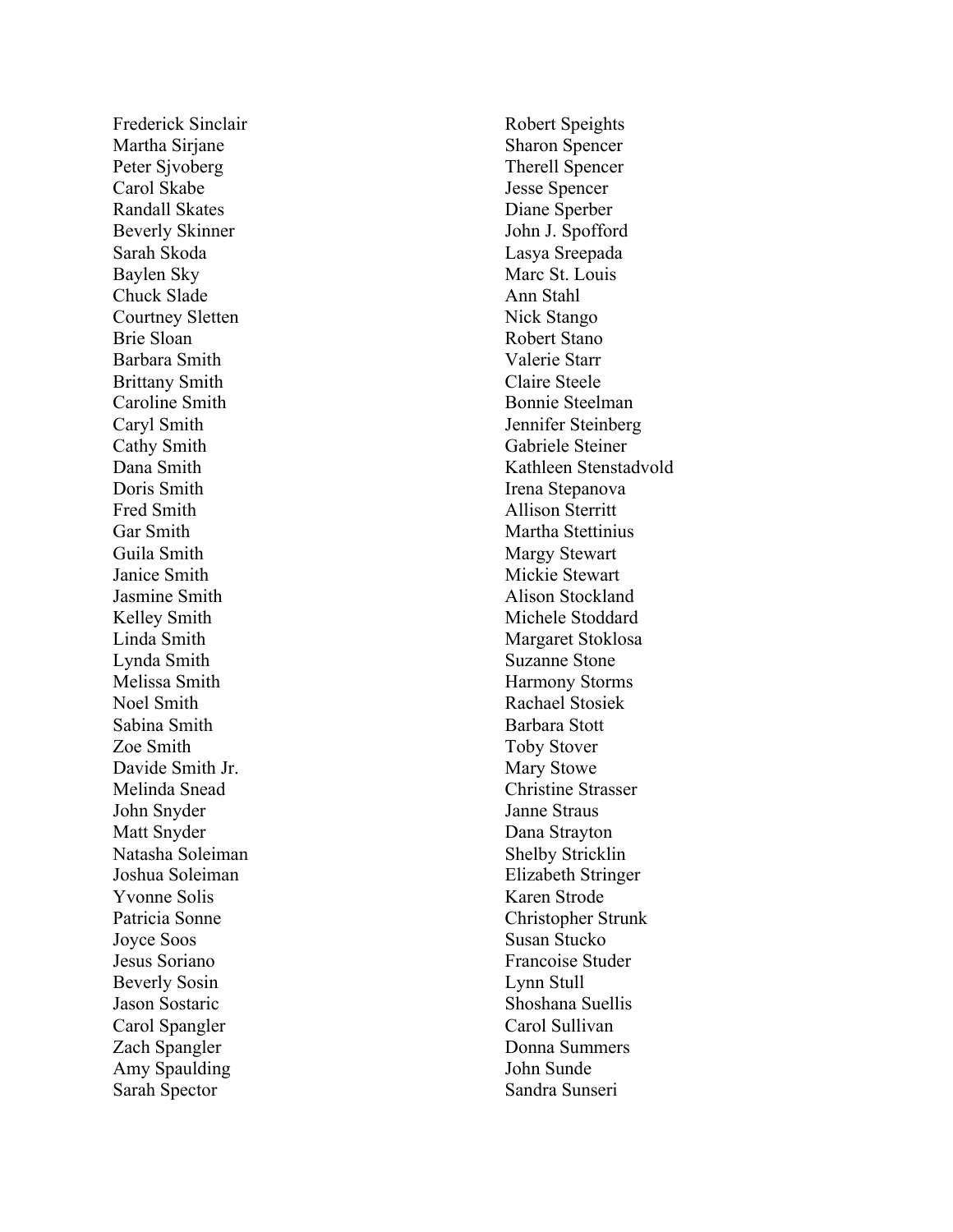Jen Sutherlin Melody Swan Gabrielle Swanberg Paul Swank Ted Swanson Lisa Swarbrick Kimberley Sweeney Elizabeth Sweet Aibleks Sylkuas Kin Szeto Janet Tache Bruce Talbott Andrea Talley Gay Talton Richard Tamburo Trey Tarwater Rutthy Taubb Margaret Taulbee Judith Taylor Allison Teague Sherry Teeler Ludi Teferi Maia Tellier Gregory Temmer Anne Temple Brenda Tenerelli Mark Thatcher Wolf Theurer Mary Thiel Valerie Thoennes Phoebe Sorgen Thomas Ralph Thomas Roxie Thomas Nicole Thomas Patricia Thompson Doug Thompson Patsy Thompson Berenice Thoreau de la Salle Addy Thornton Zoe Ann Thruman Wendy Tico Laurie Timmermann Jeff Tipp Tuire Tirkkonen Barbara Titus Beatrice To

Andrew Tomlinson Pati Tomsits Johnny Torch Tracy Townes Mossella Tozhe Linda Trageser Susan Traill Jenny Trejo Jeanene Tremoulet Lyn Trevi Kathleen Tribel Joan Troth Brenda Troth Melissa Trott Debra Trublood Victoria Trujillo Karen Truskowski Mei Tschang Jamie Tucker Ma'ata Tukuafu Alice Turkel Martha Turner Charlie Turner Marla Tyler Colleen Uchman Nick Udod Julie Ulchak Kim Ulloa Wendy Ultan Nadia Unda Kathlin Uzarski Richard Uzarski Jr . Val Vadeboncoeur Kent Vadelius Ekaterina Vakhrusheva Daniel Valentin Stephen Van Herpe Emily Van Horn Diane Van Schoyck Sandra Vandestreek Nancy Vanerka Douglas Vanerka, Deborah Vanko Guy Vantresca Irena Varjabedian Karen Varney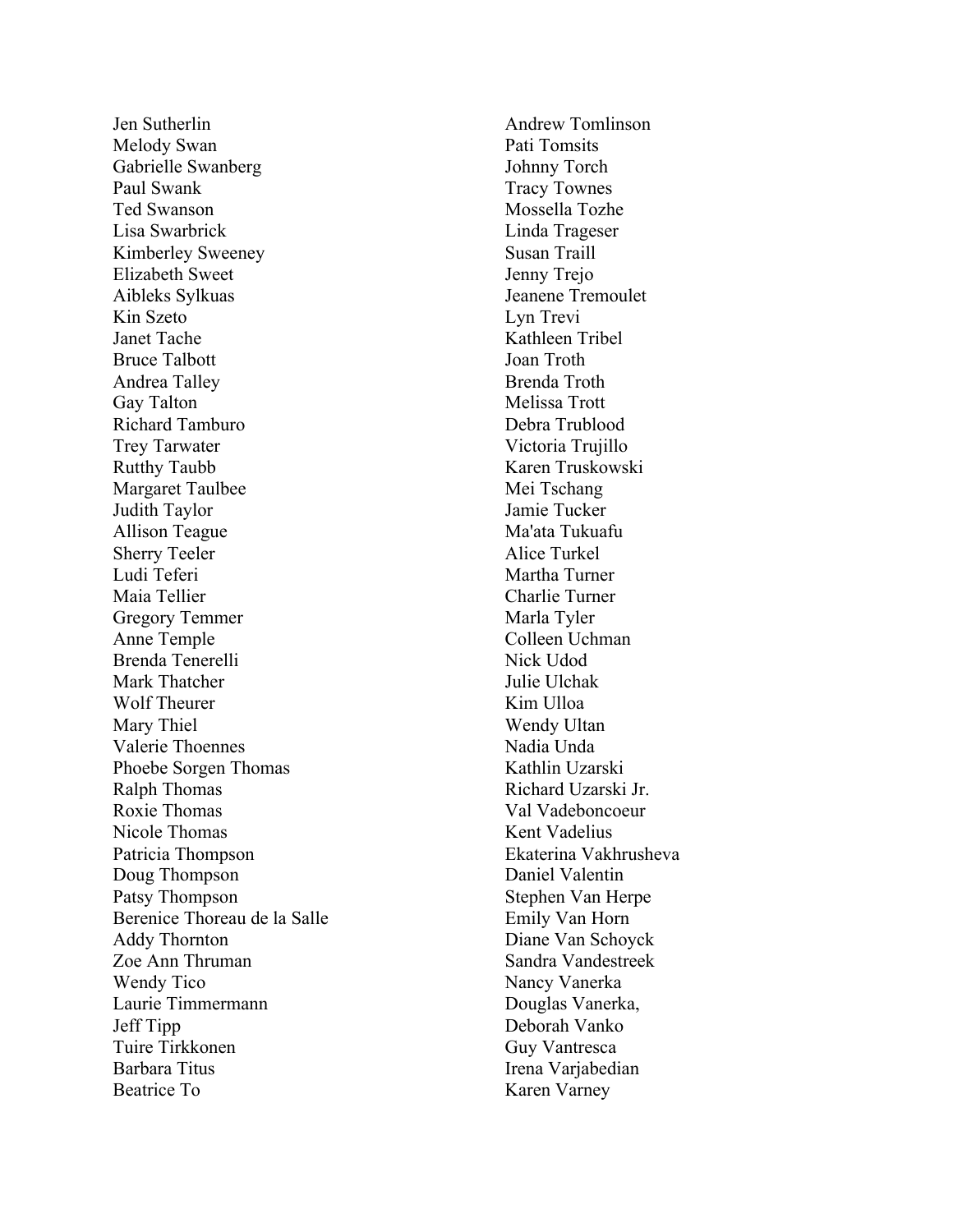Michele Vasquez Sandra Vassanelli Maria Cornelia Vermeire n Deanna Vetrone Matthew Vetter Emanuele Vianello April Villavicencio Dunlap Chelsea Villegas Caroline Vincent Paul Virga Al Vitale Chris Vitolins Ronald Vivar Linda Vivas -Houghton Ralph Vliukas Ginger Vogler Melissa Volquardsen Laura von Hausen Jelena Vujic Trisha Wade Sean Wadsworth Kari Wagber Nancy Wagner Nancy Wagner Charles Wahlheim Carl Waldo Cy Walker Jon Walket Larry Wallace Gary Wallace Diana Waller Hunter Wallof Alexis Walsh Kerry Walter Suzanne Waltman Michelle Walwrath Vickie Wangberg James Ward Marlene Ward Robert Ward Carol Wardell Scott Wardinsky Wanda Warkentin Kevin Watson Elaine Watson Carol Watson

Kevin Watson Jane Weal Susannah Weaver Jean Weaver Allison Webley Vesta Webster Dima Wehrlie Chantelle Weich Michael Weiler Stacy Weinstei n Eric Weinstein Lisa Weinstein Lesley Weinstock Jamie Weiss -Yagoda Beth Weist Richard Wendling Kyra Werbin Harri Wes Mary Westbrook Landon Westbrook Olivia Westbrook John Westerlund Christine Westfeldt Edwin Westhoff Ellen Whitaker Michael White Charlie White Phoebe White Silene White Leonard White Miriam Whitehead Karen Whitney Gary Widman Allan Widmeyer Katya Wieber Cheryl Wiener Dena Wiesner Sherry Wildfeuer Matthew Wiley Rachel Wilkins Milt Wilkins Amber Wilkins Thomas Williams Aubrie Williams Frankie Williams Jahmar Williams